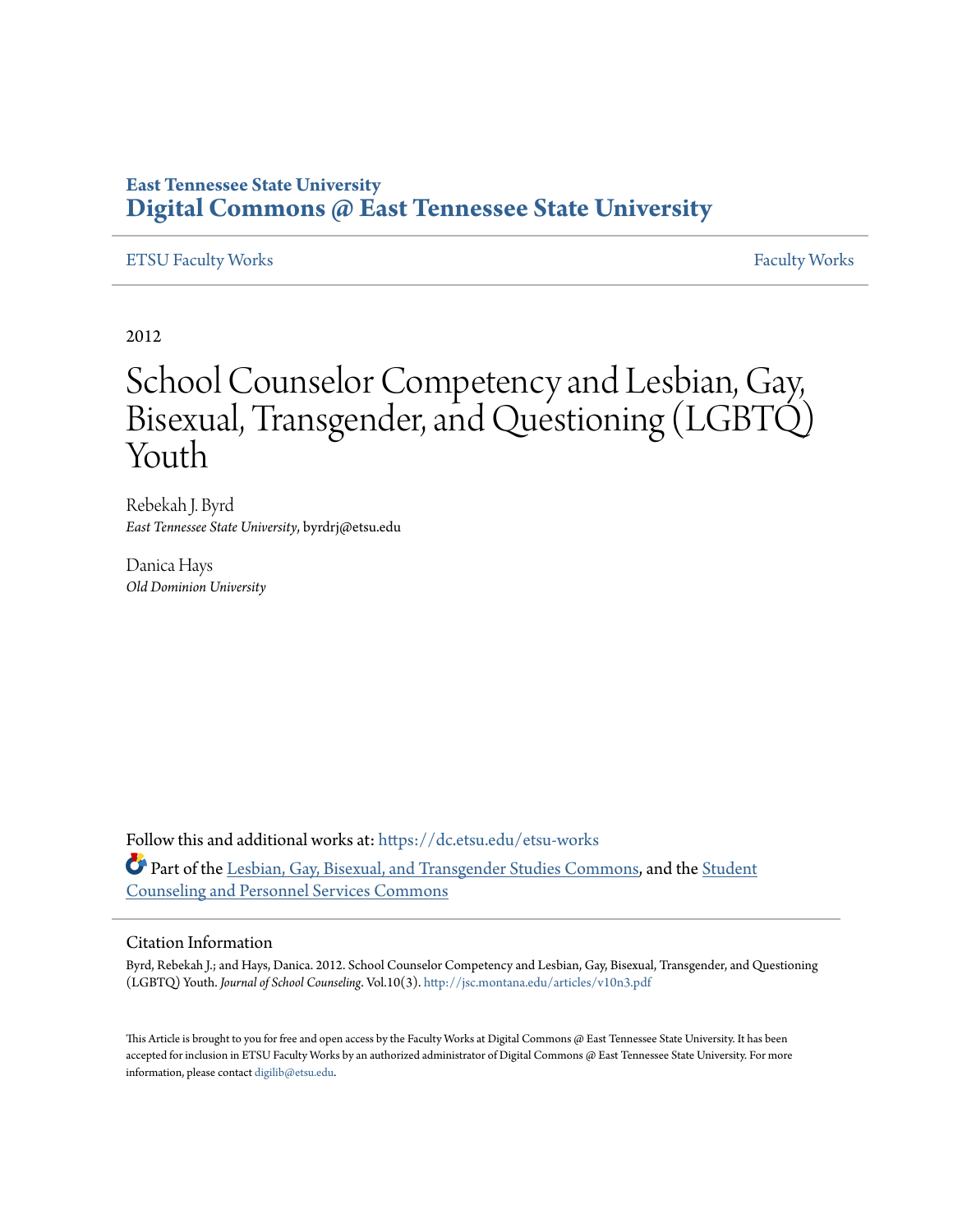## School Counselor Competency and Lesbian, Gay, Bisexual, Transgender, and Questioning (LGBTQ) Youth

#### **Copyright Statement**

©*Journal of School Counseling*. This document was published with permission from the journal. It was originally published in the *[Journal of School Counseling](http://jsc.montana.edu/pages/archives.html#2012).*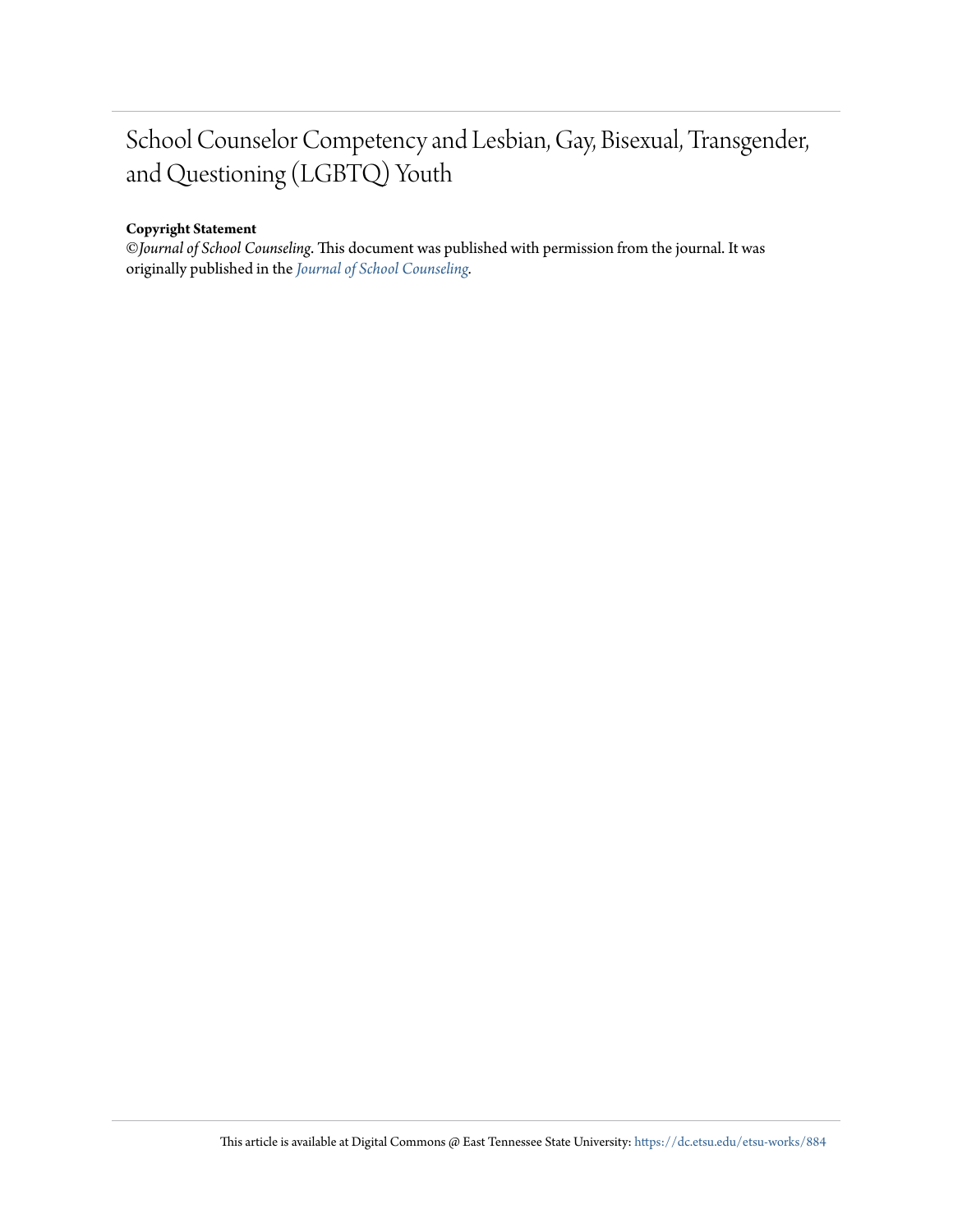### **School Counselor Competency and Lesbian, Gay, Bisexual, Transgender,**

### **and Questioning (LGBTQ) Youth**

Rebekah Byrd

East Tennessee State University

Danica G. Hays

Old Dominion University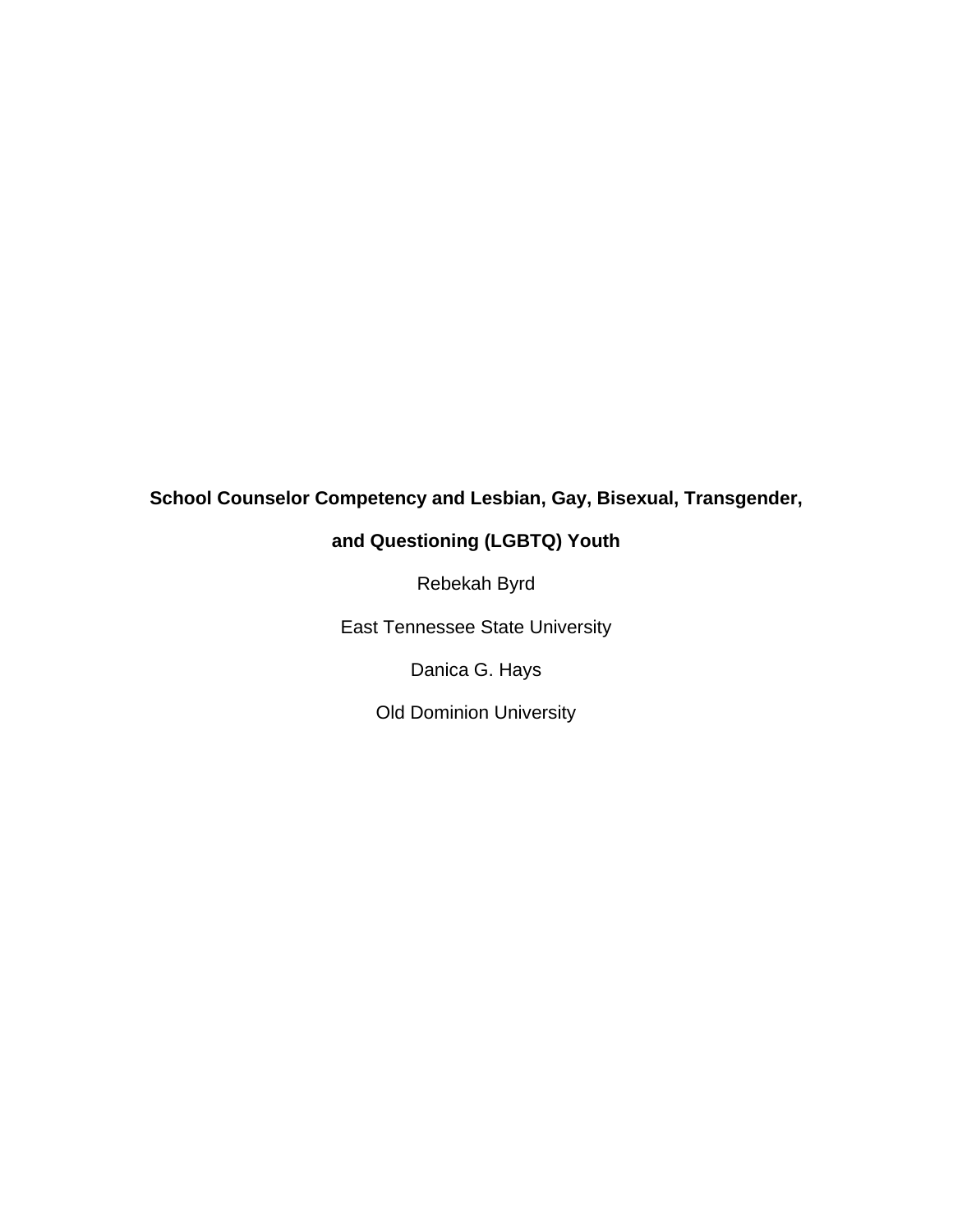#### **Abstract**

Much research has been dedicated to the difficulties LGBTQ individuals face. Further, school counselors have been challenged to assist LGBTQ individuals in the school setting. Being aware of the specific issues and being educated about specific ways to assist these individuals enable school counselors to be more effective clinicians (DePaul, Walsh, & Dam, 2009). This article will address three components of counselor preparation and affirmative school counseling interventions: counselor self-awareness, LGBTQ sexual identity development, and LGBTQ-affirmative school climate. For each component, an activity is presented to assist professional school counselors become more LGBTQ-affirmative.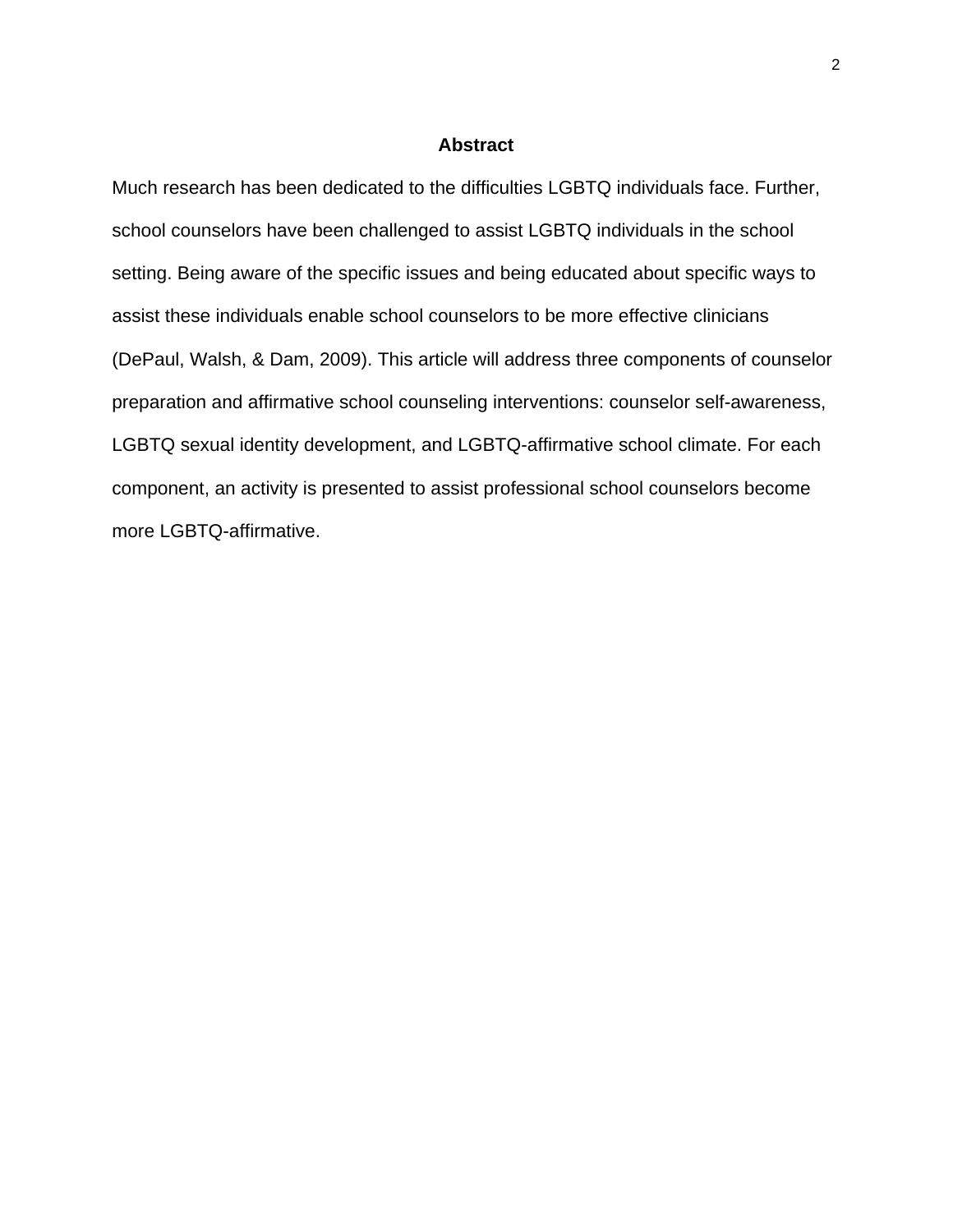## **School Counselor Competency and Lesbian, Gay, Bisexual, Transgender, and Questioning (LGBTQ) Youth**

School counselor competency related to working with and advocating for LGBTQ youth is a topic that has been addressed for decades and has recently regained a surge in attention. This article will address three components of counselor preparation and affirmative school counseling interventions: counselor self-awareness, LGBTQ sexual identity development, and LGBTQ-affirmative school climate. For each component, an activity is presented to assist professional school counselors become more LGBTQaffirmative.

Scholarship focused on lesbian, gay, bisexual, transgender, and questioning (LGBTQ) individuals indicates that sexual minority adolescents are at an increased risk for depression, suicide, poor school performance, absenteeism, psychiatric care and hospitalization, running away, substance abuse and high-risk sexual behavior due to heterosexism and related discrimination (Stone, 2003; Vare & Norton, 1998; Weiler, 2004). Further, researchers (Chung & Katayama, 1998; MacGillivray, 2000) noted that environmental stressors play a major role in LGBTQ youths' psychosocial development process. For example, LGBTQ youth have little or no chance to take part in dating relationships, friendships, or to develop intimate relationships in the same manner in which heterosexual adolescents are permitted (Deisher, 1989; Schneider, 1989). Instead, LGBTQ individuals are often "forced to explore their sexuality secretly" (Macgillivray, 2000, p. 309).

Teasdale and Bradley-Engen (2010) suggested that schools may in fact be a fundamental location for intervention geared towards assisting sexual minority youth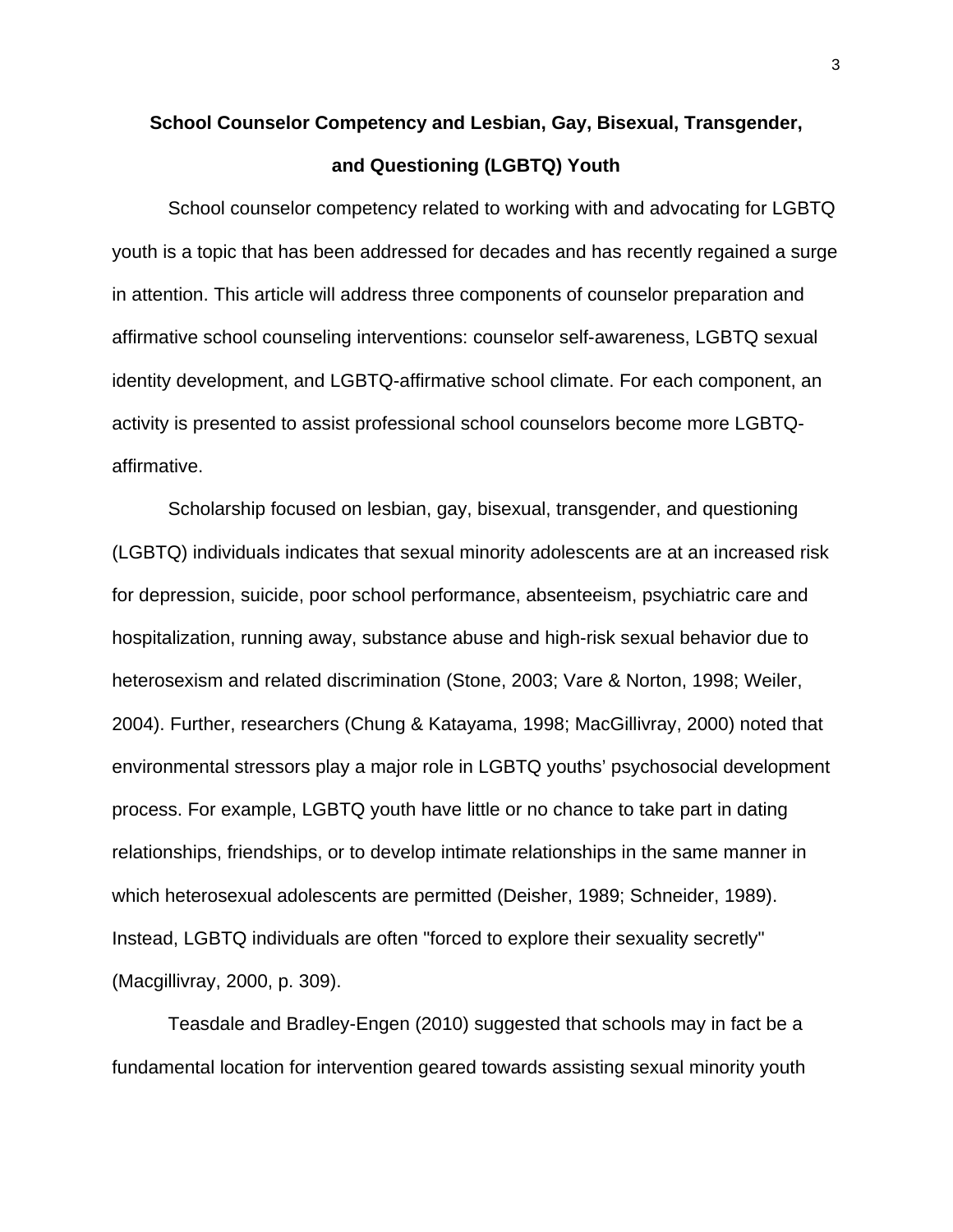because many peer and school related factors are significant sources of symptoms for depression and suicidal ideation. Schools have a unique position as one of the few institutions that almost all LGBTQ students must attend. School counselors, then, have an opportunity to facilitate growth, awareness, knowledge and understanding so that both sexual minority and heterosexual individuals can learn and develop in a positive school environment (Black & Underwood, 1998; Weiler, 2004).

The need for supportive and accepting counselors and educators is evident. Over 20 years ago, research indicated that 50% of LGBTQ individuals have been unsatisfied and displeased with the counseling received, due not only to the counselors' lack of understanding of LGBTQ concerns but also due to the negative and heterosexist attitudes held by the counselors (Rudolph, 1988). Many LGBTQ individuals end up terminating their counseling after just one counseling session. These statistics are extremely concerning especially when taking into account that lesbians and gay males are 2 to 4 times more likely than heterosexual individuals to seek counseling (Rudolph, 1988). Although the previous research is more than 20 years old, much research suggests that conditions have not changed much. Recent research indicates that sexual minority individuals, specifically lesbians, noted that they did not view their counselors as competent clinicians in terms of sexual orientation (Hunt, Matthews, Milson, & Lammel, 2006). Further, Kosciw, Diaz, and Greytak (2008) reported that over the last ten years of research they have conducted on the national school climate for LGBTQ individuals, things have improved very little.

This charge of school counselors increasing their awareness and skills and providing an affirming school climate is echoed by professional associations. The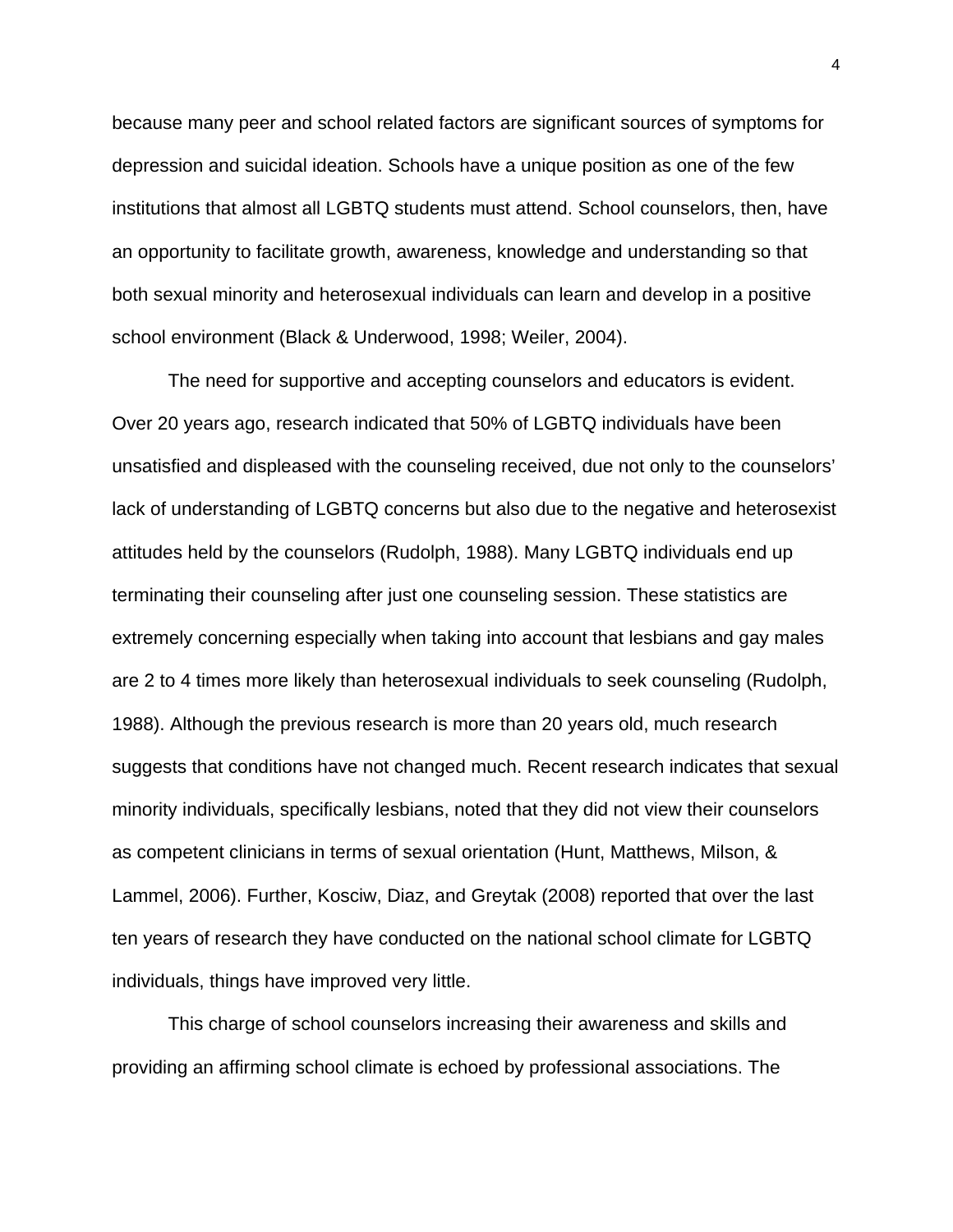American Counseling Association (ACA) and the American School Counseling Association (ASCA) state that counselors assist students in self-discovery and are available to help in development of a strong, positive personal identity which includes cultural identity (ACA, 2000; ASCA, 2007). The ASCA 2007 position statement on sexual orientation also states that counselors are to encourage respect and uphold equal opportunity for all students regardless of sexual orientation and the ASCA Ethical Standards (2004) indicates that each student has the right to respect, support, and advocacy from a school counseling program that includes and affirms all students regardless of "sexual orientation, gender, or gender identity/expression" (p.1). The standards also discuss counselor responsibility:

Professional School Counselor's (PSC's) responsibility to gain education and training that will: improve awareness, knowledge, and skills and effectiveness in working with diverse populations: ethnic/racial status, age, economic status, special needs, ESL or ELL, immigration status, sexual orientation, gender, gender identity/expression, family type, religious/spiritual identity and appearance. (p. 4)

This includes prevention work and direct training opportunities for school staff to understand issues related to LGBTQ youth (Black & Underwood, 1998). Since schools have an ethical, moral and legal obligation to provide support and protection for all students (Weiler, 2004), training on LGBTQ issues is an important part of professional school counselor training and outreach within schools.

Frank and Cannon (2009) noted that school counselors may possess the desire to help LGBTQ students but may not know how to properly do so. Especially important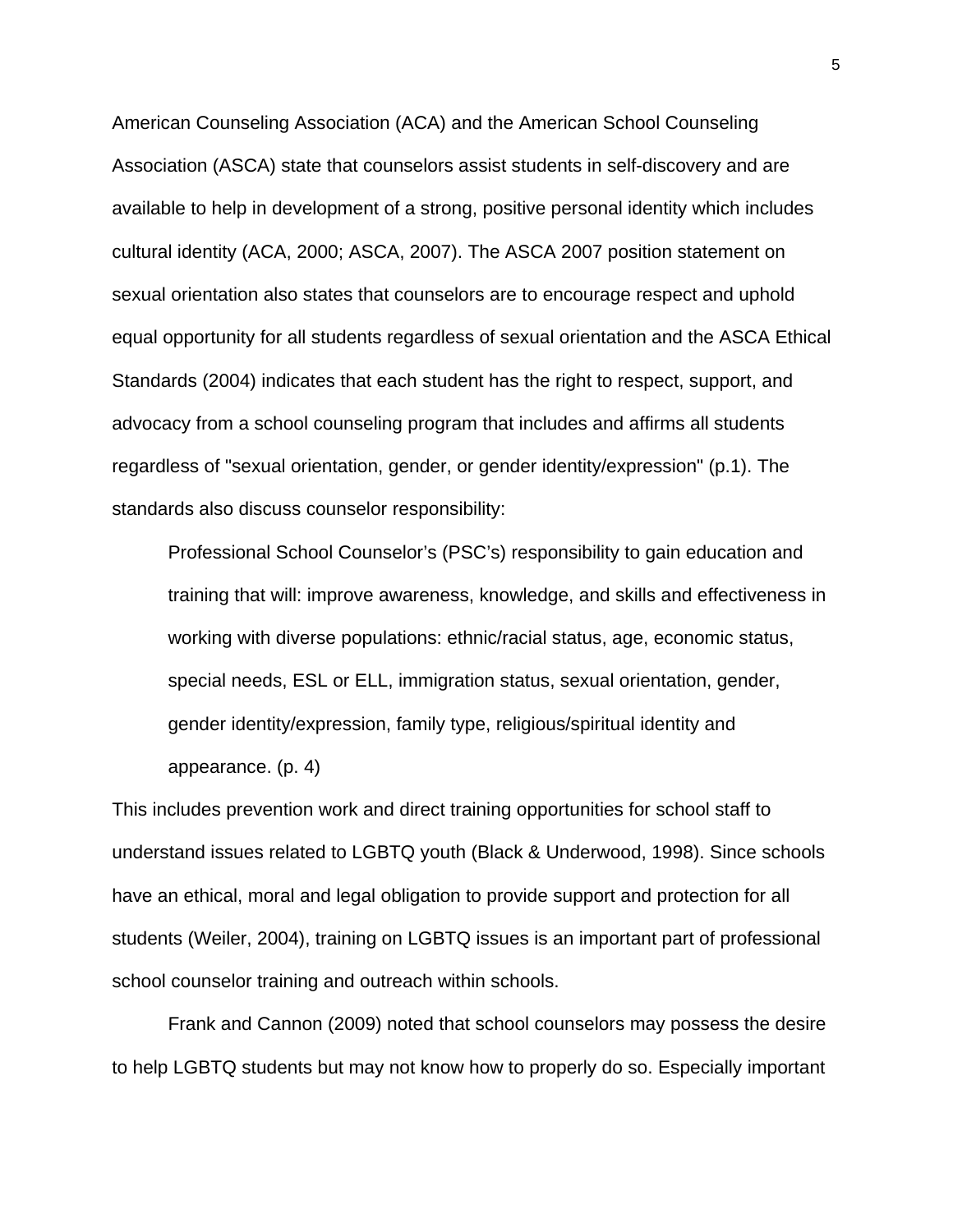for school counselors is the fact that LGBTQ individuals are more likely to disclose their sexual orientation to school counselors than they are to any other school staff member (Harris & Bliss, 1997). Fontaine (1998) found in a follow up study, that of the junior/senior high school counselors surveyed, 51% reported having contact with a student presenting with sexual orientation issues. This study also noted that 21% of the elementary school counselors surveyed reported seeing students with similar concerns. Interestingly, Fontaine noted that of the school counselors who reported negative feelings toward the subject of homosexuality, all had not had a student presenting with sexual orientation issues.

Being aware of the specific issues and being educated about specific ways to assist these individuals enable school counselors to be more effective clinicians (DePaul, Walsh, & Dam, 2009). Non-supportive counselors may in fact misdiagnose these individuals due to their own lack of understanding of psychological or developmental issues specific to this population (Buhrke & Douce, 1991).

#### **Counselor Self-Awareness**

Ethical counseling practice is dependent on the counselors' awareness of their attitudes toward individuals from minority groups. When counselors lack this awareness for the need of affirming attitudes, the counseling process and client relationship can be harmed (Matthews & Bieschke, 2001). Trainings that fail to challenge counselor's examination of personal biases may contribute to this lack of awareness (Matthews & Bieschke, 2001). Counselors, no matter how they self-identify, must be aware of the beliefs and attitudes they hold about sexual identity and how their assumptions impact understanding LGBTQ individuals in general (DePaul et al., 2009; Gonsiorek, 1988) and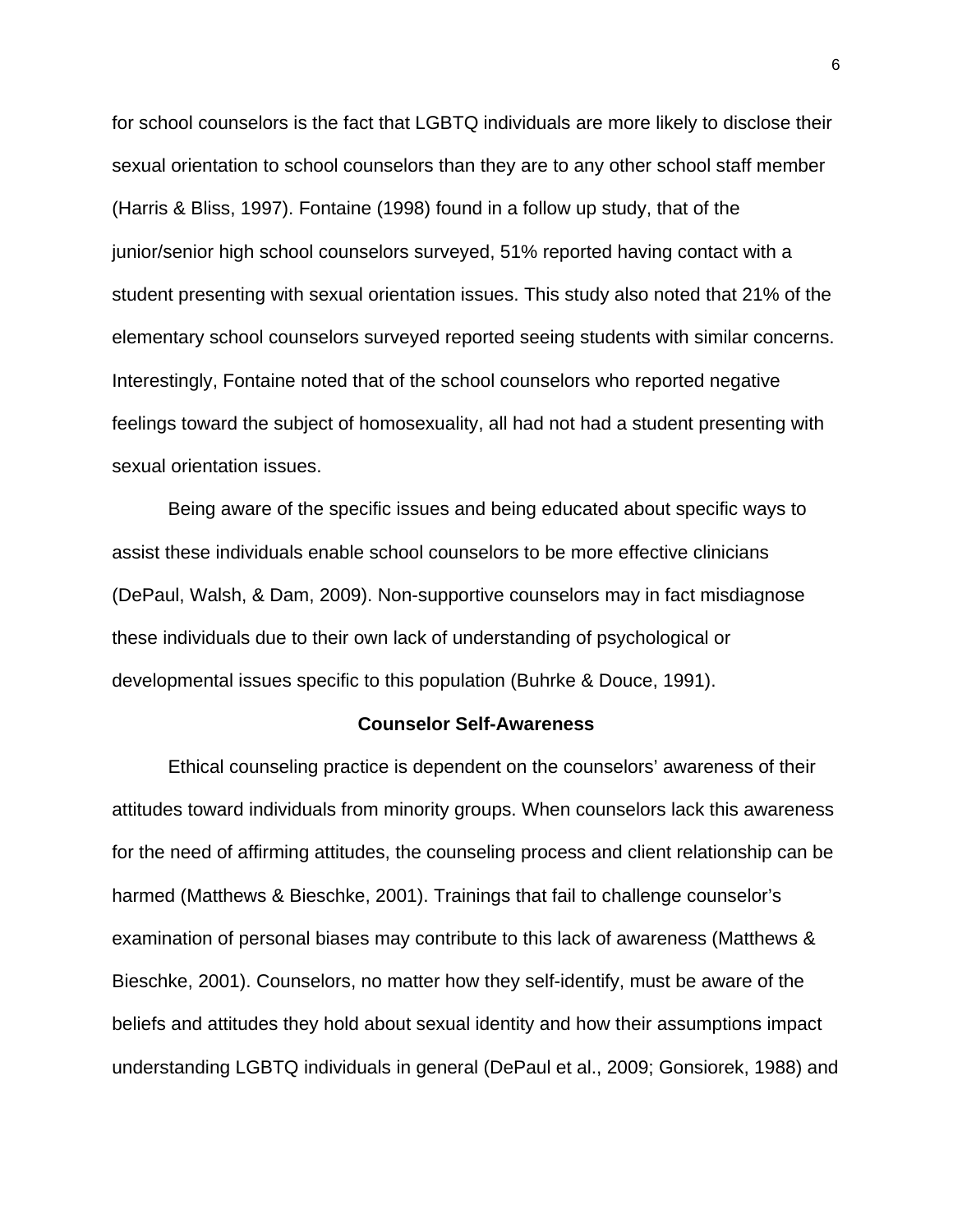the counseling relationship and therapeutic process more specifically (Kissinger, Lee, Twitty, & Kisner, 2009).

The call for counselors to address their biases and work with LGBTQ clients is unavoidable, particularly given historical legal decisions. For example, in the 2001 case (*Bruff v. North Mississippi Health Services, Inc., 2001*) an employer's decision to terminate a counselor after the counselor requested to not counsel a client due to the client's homosexual orientation clashing with the counselor's personal religious beliefs, was sustained by a federal appeals court (Hermann & Herlihy, 2006). Further, the court noted that clients could be harmed emotionally when a counselor refused to counsel a client because of concerns about homosexuality (Hermann & Herlihy, 2006).

Additionally, recent cases at Eastern Michigan University and Augusta State University call further attention to this topic. In 2009 both cases came to light when one current student from each of the above mentioned counseling programs, were dismissed after refusing to counsel homosexual clients because of conflicts with religious beliefs (Shallcross, 2010). In both cases, federal judges upheld the decisions by the universities to dismiss the students. Important to note is that in both cases, these students were training to be school counselors (*Keeton v. Anderson-Wiley, 2010*; Shallcross, 2010).

In the court record (*Keeton v. Anderson-Wiley, 2010*) classmates from Augusta State University provided affidavits that detailed discussions with Keeton. The following is an excerpt from that case:

During another discussion outside of the classroom, Plaintiff admitted to me that in a counseling situation where a client discloses to her that he/she is gay, it *is*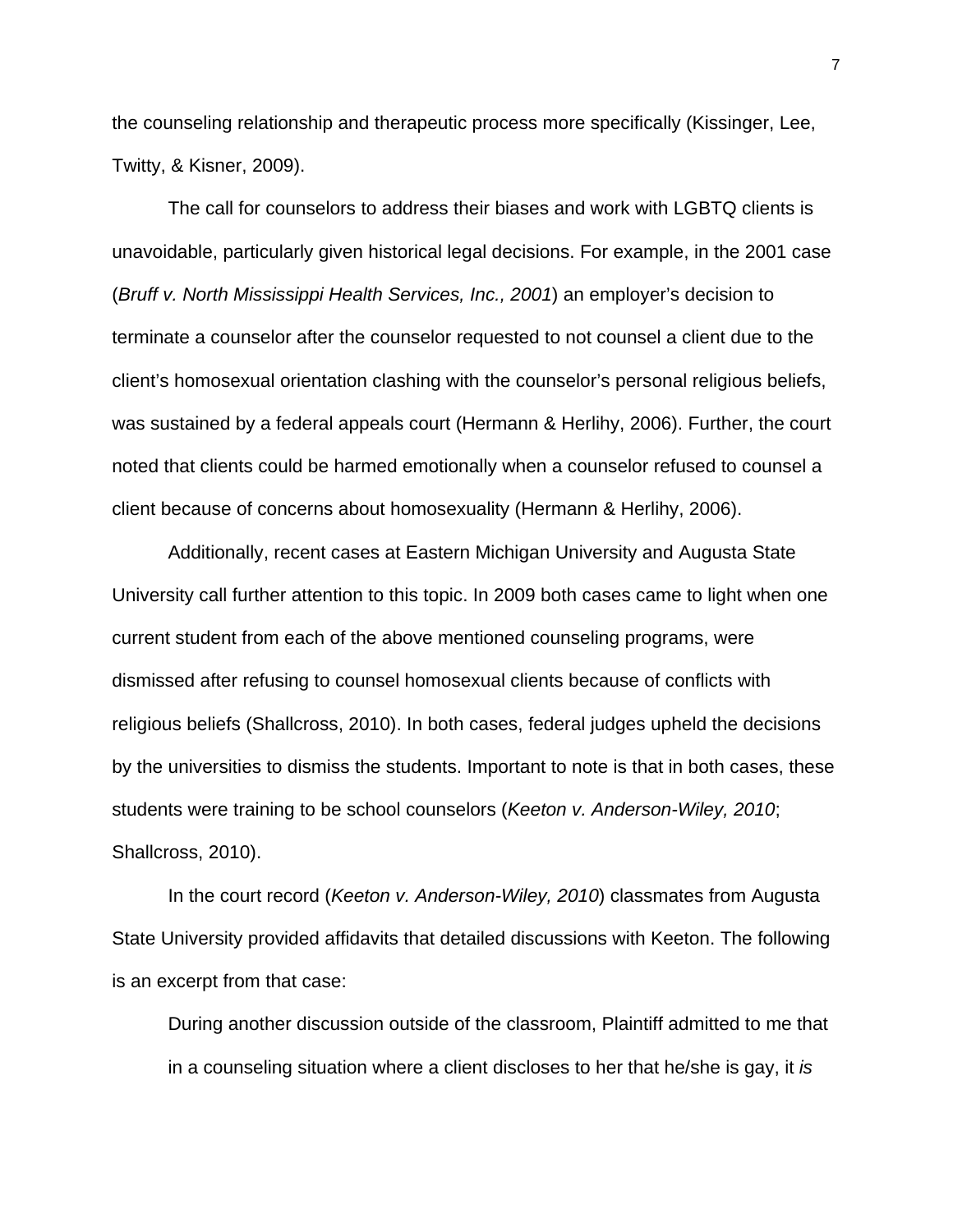*Plaintiff's intention to tell the client that their behavior is morally wrong and then* help the client 'change' that behavior. Plaintiff admitted further that if she were not successful in helping this hypothetical client 'change,' she would refer him/her to someone practicing conversion and reparative therapy. (p. 10)

These recent situations and beliefs are troubling at best and the authors echo the statement "When Georgia's LGBTQ youth are being bullied or thinking about committing suicide, we want them to be speaking with trained counselors who will help not harm them," added Nevins the supervising senior staff attorney in Lambda Legal's Southern Regional Office in Atlanta, Georgia (Bagby, 2010, p.1). However, the authors are also aware that when faced with such issues, many school counselors "simply don't know what to do or what we can do" (Anonymous School Counselor, personal communication, March, 26, 2009).

In regards to education and training in the area of LGBTQ competencies, an essential place to start is with self- awareness. Pearson (2003) discussed that "regardless of the training format, activities and assignments that focus on awareness, knowledge, and skills should be incorporated" (p.298). Much of the multicultural literature addresses the components of knowledge, awareness and skill in selfexploration exercises. Further, such exercises that ask participants to reflect personally about beliefs and attitudes held about LGBTQ individuals have shown to be successful in increasing the multicultural competencies of knowledge, awareness and skills (Dillon et al., 2004). Additionally, personal reflections that ask individuals to think about early messages received as a child about LGBTQ individuals and to possibly challenge held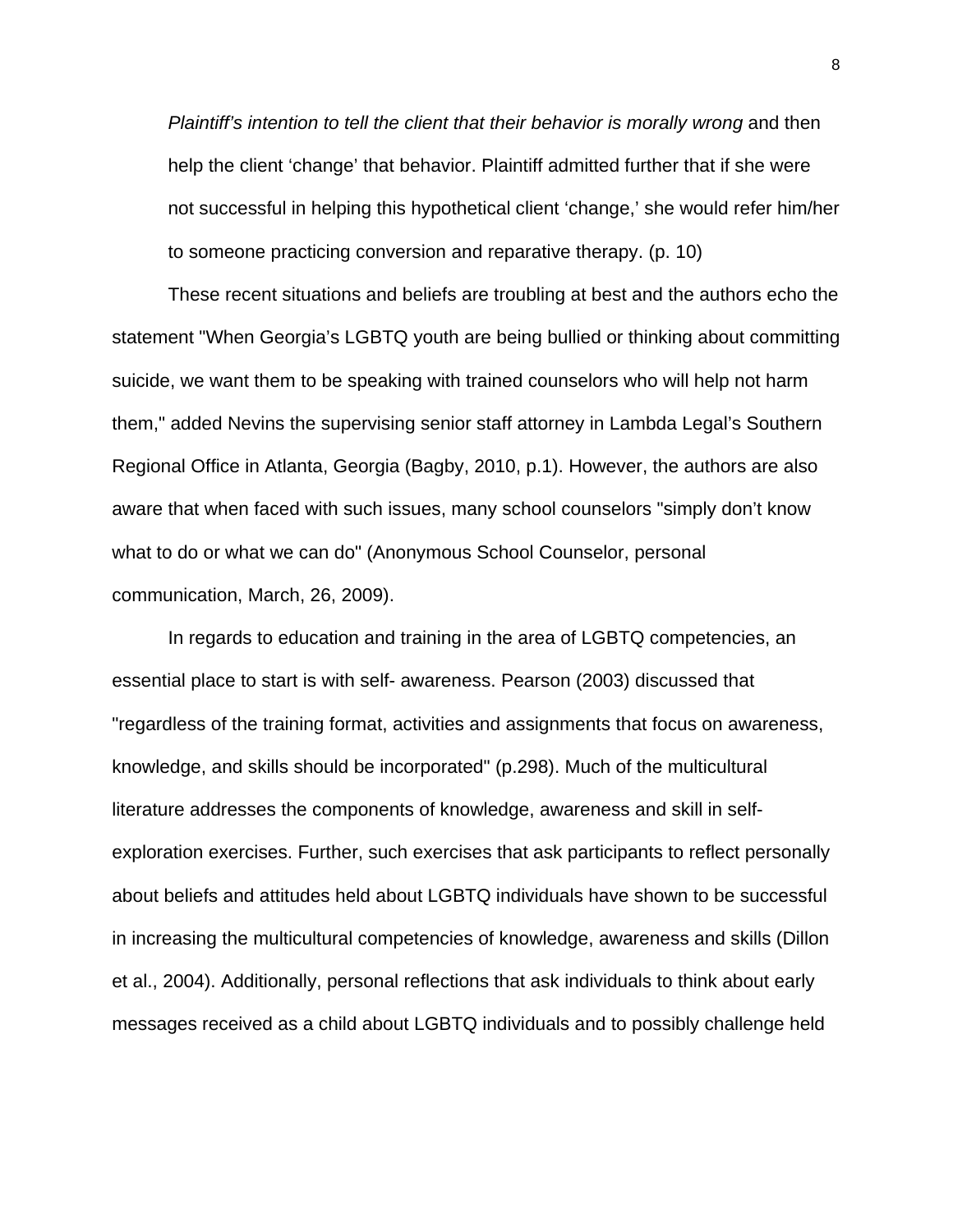beliefs and/or biases is another important piece of training (Pearson, 2003). The following is an activity that asks participants to do the abovementioned items.

#### **Activity**

The following activity, adapted from the GLSEN Safe Space Training (GLSEN, 2006) may be useful to facilitate self-exploration. Take a moment and think back far into your memories. Try to think of some early messages you received as a child (growing up), as an adolescent, as an adult- about LGBTQ individuals. These messages could have been covert, unnoticed, or misunderstood at the time. Also, these recollections or thoughts may have been positive, negative, or even neutral. Spend a few minutes in thoughtful reflection. Write down some of your recollections.

When you have given this concentrated consideration, consider the following questions: To what extent have I internalized the messages I received about LGBTQ individuals? To what extent do I agree with the messages I received? To what extend do I disagree with the messages received? After examining your present beliefs and understandings about the messages you received, spend some time thinking about and possibly identifying some stereotypes about LGBTQ individuals that could have been formed form early experiences.

It is important to note that while doing this activity and thinking about early recollections and possibly stereotypes, you should not feel guilty about the inaccurate information you received and/or believed. Anti-LGBTQ ideas and beliefs permeate our society and affect us all in many ways. As an ally, and advocate, and a competent counselor, you will be asked to become aware of and even unlearn any biases or stereotypes you may have been taught and possibly still carry with you.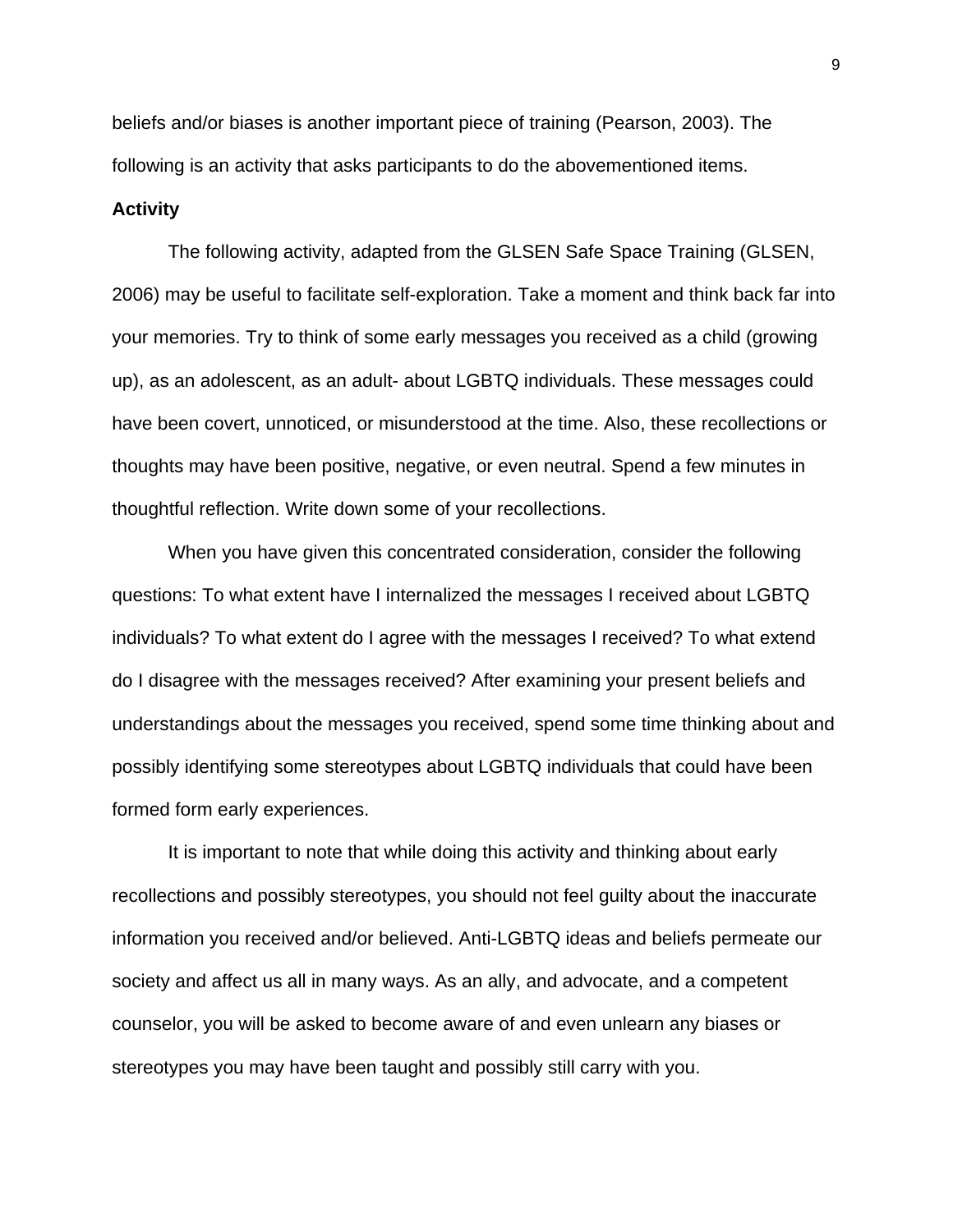After further contemplation of this self-exploration activity, it is beneficial if counselors ask themselves: To what extent do messages, beliefs, and biases I hold play a role in the therapeutic relationship? How do my biases and/or stereotypes affect my ability to act as a competent, ethical counselor? How can I work to be aware of these topics and more as I seek to serve a diverse population? Thank you for considering and exploring your thoughts and memories.

#### **LGBTQ Youth Sexual Identity Development**

Vivian Cass (1979) conceptualized the first model of sexual identity development (SID) and/or formation, which describes the developmental phases and/or the sequence of events in one's development. A few other sexual identity models were developed after Cass's [i.e. Troiden's 1989 homosexual identity developmental model and Sullivan's 1998 model of sexual identity development] and important to note is that the coming out process is a component of each model. The coming out process is a component of sexual identity development for LGBTQ youth and can be detrimental (Gagne, Tewksbury, & McGaughey, 1997; Lemoire & Chen, 2005) and can lead to increased feelings of rejection that can increase mental and emotional distress and risky behaviors, including suicide (Gagne et al., 1997; Harrison, 2003; Lemoire & Chen, 2005).

In regards to the coming out process, it is also important to consider that when adolescents are at this point, it is essential that they are provided with a safe atmosphere. Given these consequences, understanding the needs of this population may equip counselors and educators to provide the support system needed to promote success for these students (Callahan, 2001). Furthermore, "the relational aspect of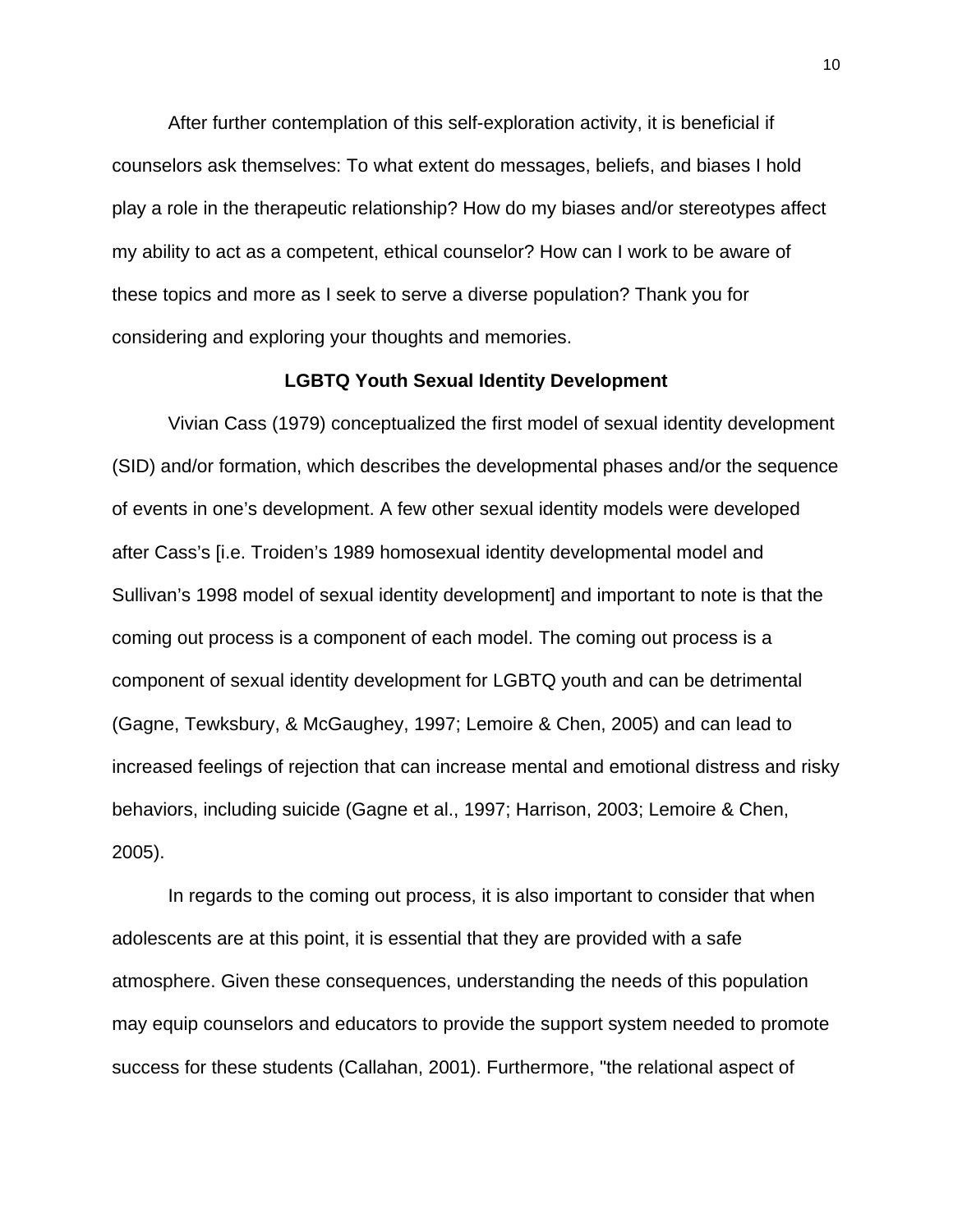individual counseling allows for a restoration of the capacity for interpersonal authenticity in adolescents who may have presented false selves to the world for some period of time" (DePaul, Walsh, & Dam, 2009, p. 38).

#### **Case Scenario**

The following is a true story submitted by one of the author's peers (who requested to remain anonymous). When you read this case scenario, please consider what you would do if you were the school counselor with whom this young man went to speak. Processing questions follow.

**Braden's story.** *Growing up as a young gay teenager in a very small rural town was difficult to say the least. I fought internally with the fact that I was gay, and attracted to guys, and had always been told by my family and everyone else around me that it was wrong, and that I would go to hell. I finally began to realize that this was just who I was, and that there was nothing I could do to change it, or feel the way that I was "supposed" to feel. I was teased throughout middle school, making it pretty rough. Always the outcast, with only a few friends throughout school, I cherished these relationships. I knew that I was going to have to hide my secret indefinitely, because of fear of the reaction from my mother and father, so I just decided to myself that was just the way it was going to have to be.* 

*I* only knew of one other gay male. He lived a city away from me. We went to *hang out and saw a movie together. Later, I wrote him a letter, expressing my feelings and how much I liked him. I signed it with the word "love." For some reason or another I guess my mother sensed I was doing something "wrong" and came into my room in the middle of the night and took the jeans I had on that day from my room. The noise that*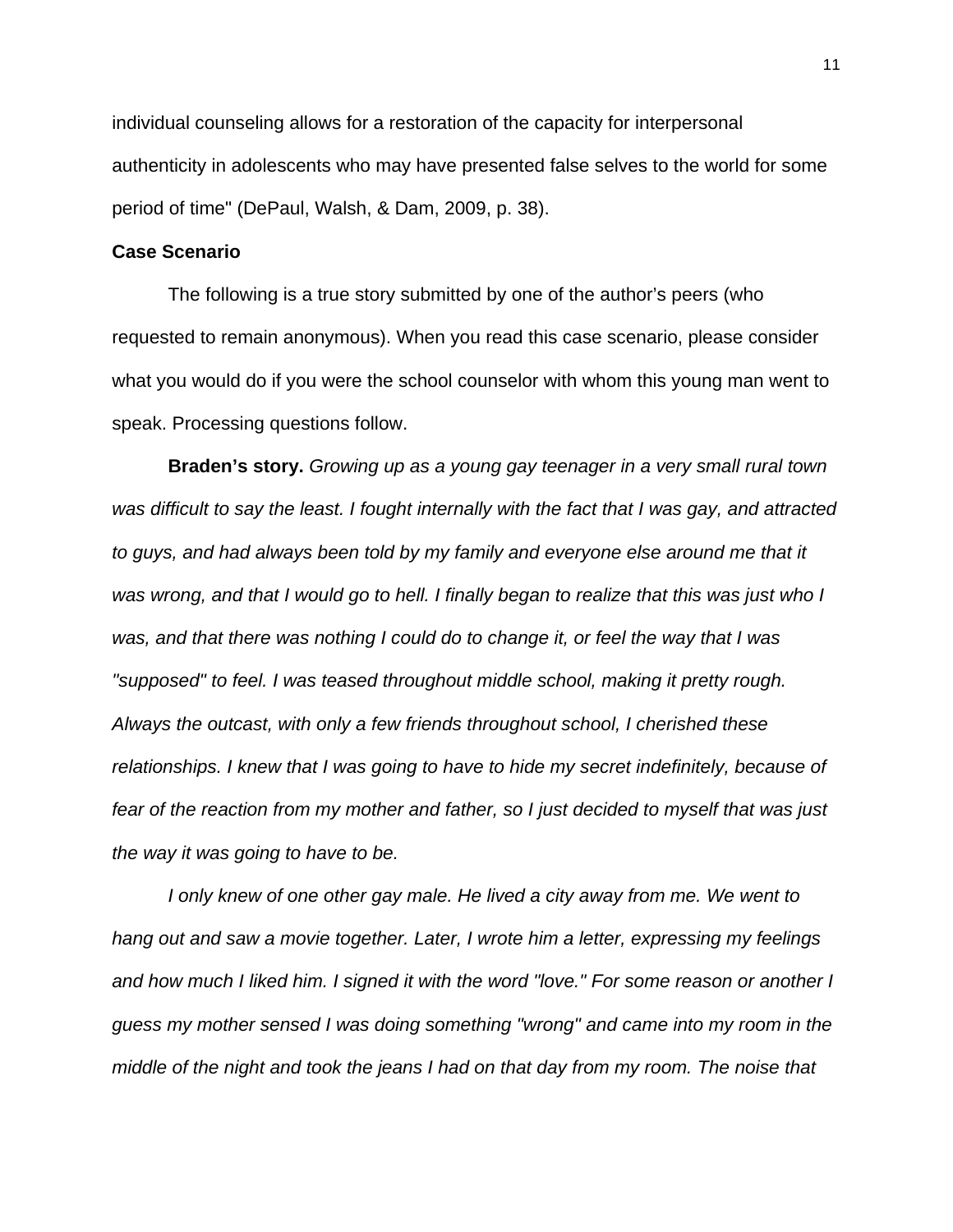*she made awakened me. The letter was in the pocket. I had not had a chance to give it to him yet. I lay in bed literally frozen with fear. Heat came over me, I knew there was nothing I could do about this, the day I never wanted to come, had come. My mother read the letter. She came in with my father and told me to get in the car. My parents were taking me to my father's work (which he had access to the entire building) so that the neighbors would not hear the fight. Everyone was silent on the ride.* 

*She proceeded to yell, and scream, and curse at me, throwing the letter in my face, telling me to "READ IT OUT LOUD. I WANT TO HEAR YOU SAY THESE SICKENING THINGS". But I just tore it up. She had made copies with the copy machine at the office. I kept tearing up the pages, and she had MORE. MORE proof that I was gay. I was told that night by my parents that I could not stay under their roof, they "could not support something so sickening and evil." I was of course distraught. Crying nonstop, and couldn't even think straight. I had JUST turned 16.* 

*We went back home, the fight continued a little while longer. My mother kept screaming at me to get out of her house. I left that night from home, it being a school night, I didn't know what to do. I called my best friend (the only person that I had come out to), and her mother gladly offered me a place to stay.* 

*I went to school the next morning, tired, confused, not sure what the hell was gonna come from my life or what I was supposed to do. I went to the school counselor's office first thing in the morning. I sat down, and told her, "I am gay," told her what had happened at home, and it was basically an unlivable situation, and didn't know what I was supposed to do.* This story has been truncated due to space limitations. Refer to Appendix A for the entire story*.]*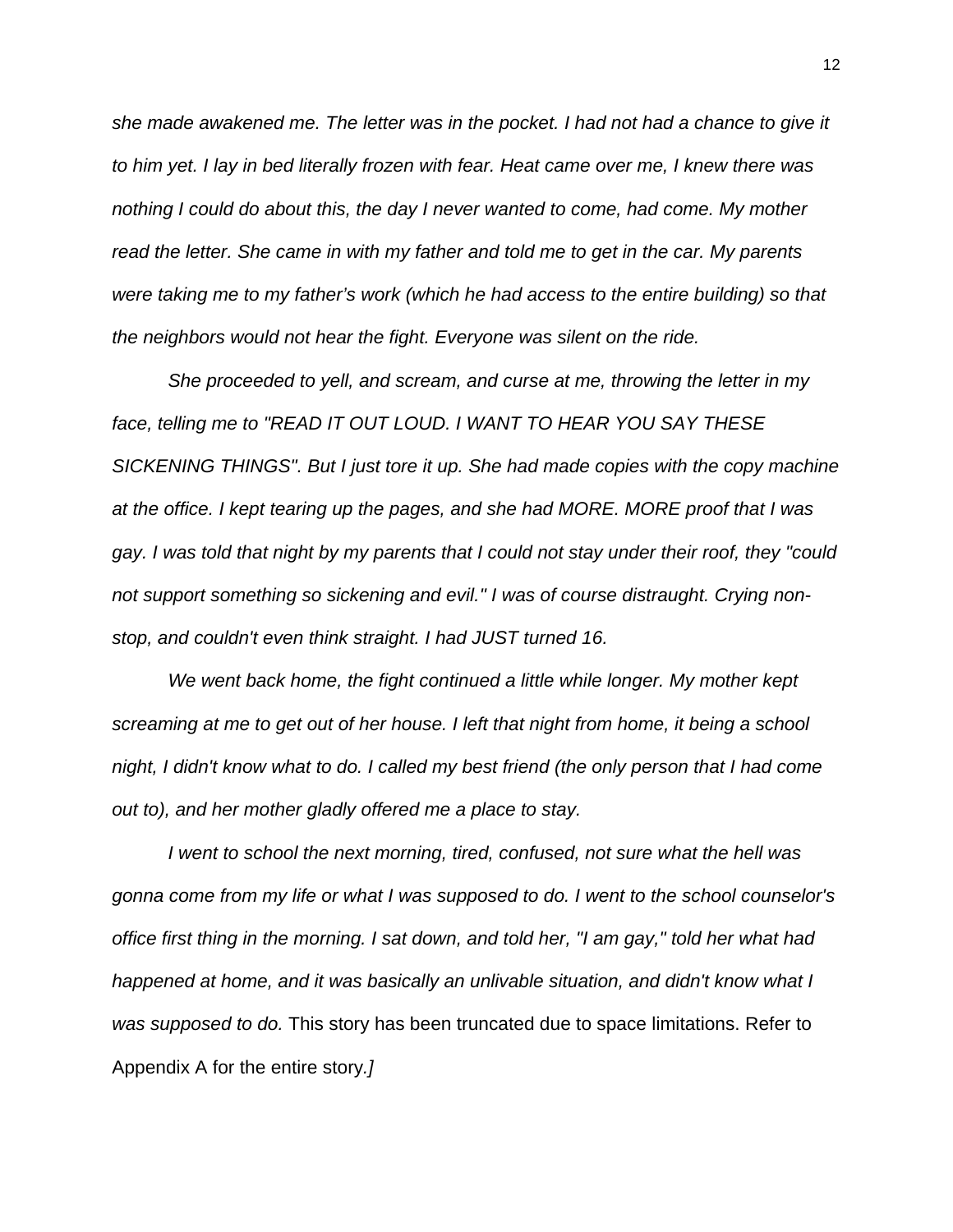Reflect on the following process questions. What do you think your initial internal reaction would be to hearing Braden's story? What do you think your initial response would be after hearing Braden's story? Are your initial reactions focused on how you, the counselor is feeling or how Braden, the client is feeling? In either of the first two questions you answered, have any feeling words come to mind as to what Braden must be going through? Have you offered any reflection of feeling associated with his pain? Have you avoided assumptions and/or stereotypes while thinking through this scenario? How might this case be related to LGBTQ identity development?

The processing questions listed here are offered to incite thinking about how you would potentially respond to a similar scenario beforehand so as to give an opportunity for deep consideration and time for reflection. Below are some items to think about in situations when someone comes out to you. Not all of the ideas offered would necessarily apply in a counseling setting, but can still serve as beneficial to think about in general terms for when someone comes out to you. GLSEN (2009, p. 14-15) states:

- Offer support but don't assume a student needs any help. The student may be completely comfortable with their sexual orientation or gender identity and may not need help dealing with it or be in need of any support. It may be that the student just wanted to tell someone or just simply to tell you so you might know them better. Offer and be available to support your students as they come out to others.
- Be a role model of acceptance. Always model good behavior by using inclusive language and setting an accepting environment by not making assumptions about people's sexual orientation or gender identity, and by addressing other's (adults and students) biased language and addressing stereotypes and myths about LGBTQ people. By demonstrating that you are respectful of LGBTQ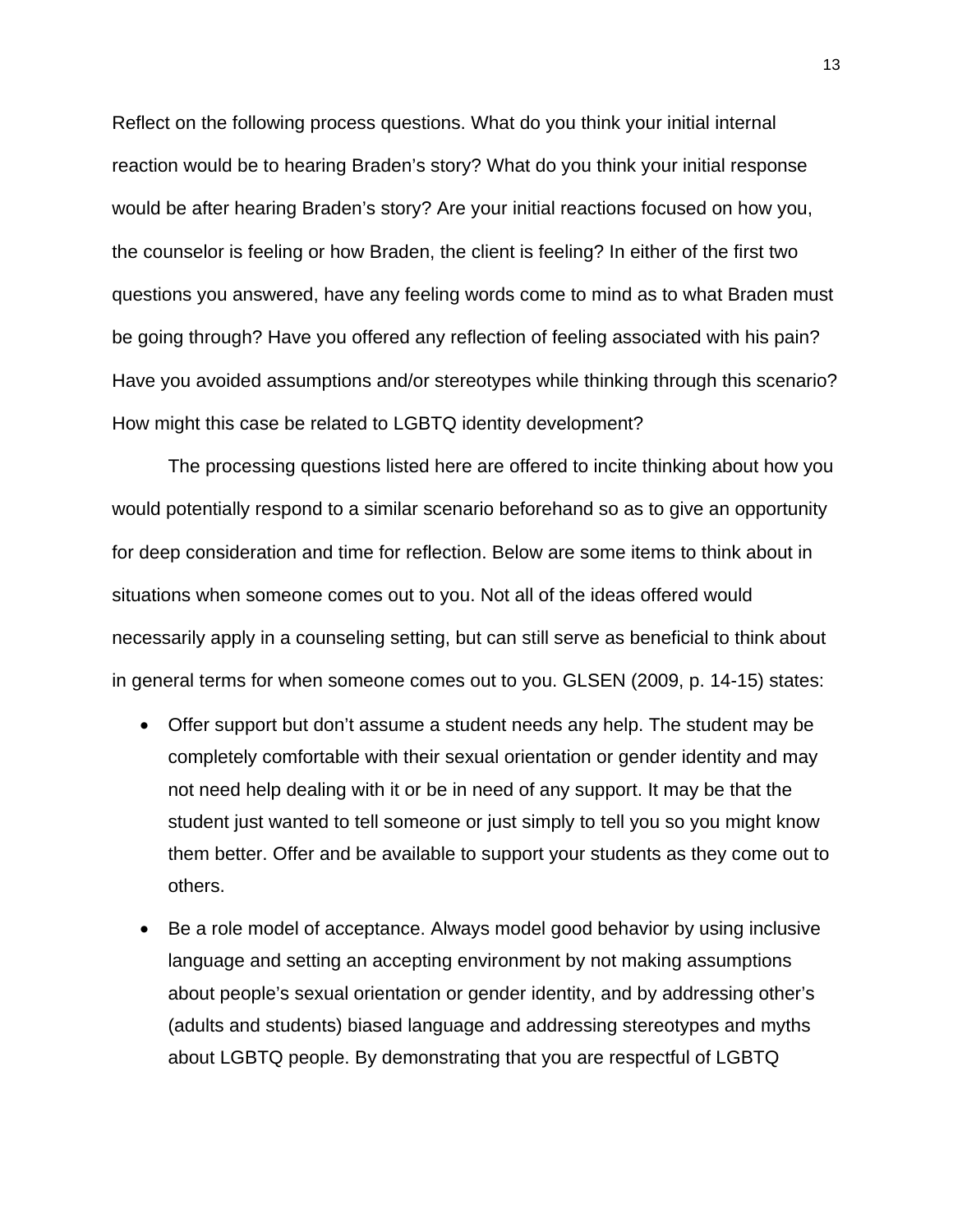people and intolerant of homophobia and transphobia, LGBTQ students are more likely to see you as a supportive educator.

- Appreciate the student's courage. There is often a risk in telling someone something personal, especially sharing for the first time one's sexual orientation or gender identity, when it is generally not considered the norm. Consider someone's coming out a gift and thank them for giving that gift to you. Sharing this personal information with you means that the student respects and trusts you.
- Listen, listen, listen. One of the best ways to support a student is to hear them out and let the student know you are there to listen. Coming out is a long process, and chances are

you'll be approached again to discuss the process , the challenges, and the joys of being out at school.

- Assure and respect confidentiality. The student told you and may or may not be ready to tell others. Let the student know that the conversation is confidential and that you won't share the information with anyone else, unless the student specifically asks for your help in doing so. If they want others to know, doing it in their own way and their own timing is important. Respect their privacy. \*Author note- this means not sharing with other counselors, teachers, or staff. Confidentiality means telling no one!
- Ask questions that demonstrate understanding, acceptance and compassion. Some suggestions are: (a) Have you been able to tell anyone else? (b) Has this been a secret you have had to keep from others or have you told other people? (c) Do you feel safe in school? Supported by the adults in your life? (d) Do you need any help of any kind? Resources or someone to listen? (e) Have I ever offended you unknowingly?
- Remember that the student has not changed. They are still the same person you knew before the disclosure, you just have more information about hem, which might improve your relationship. Let the student know that you feel the same way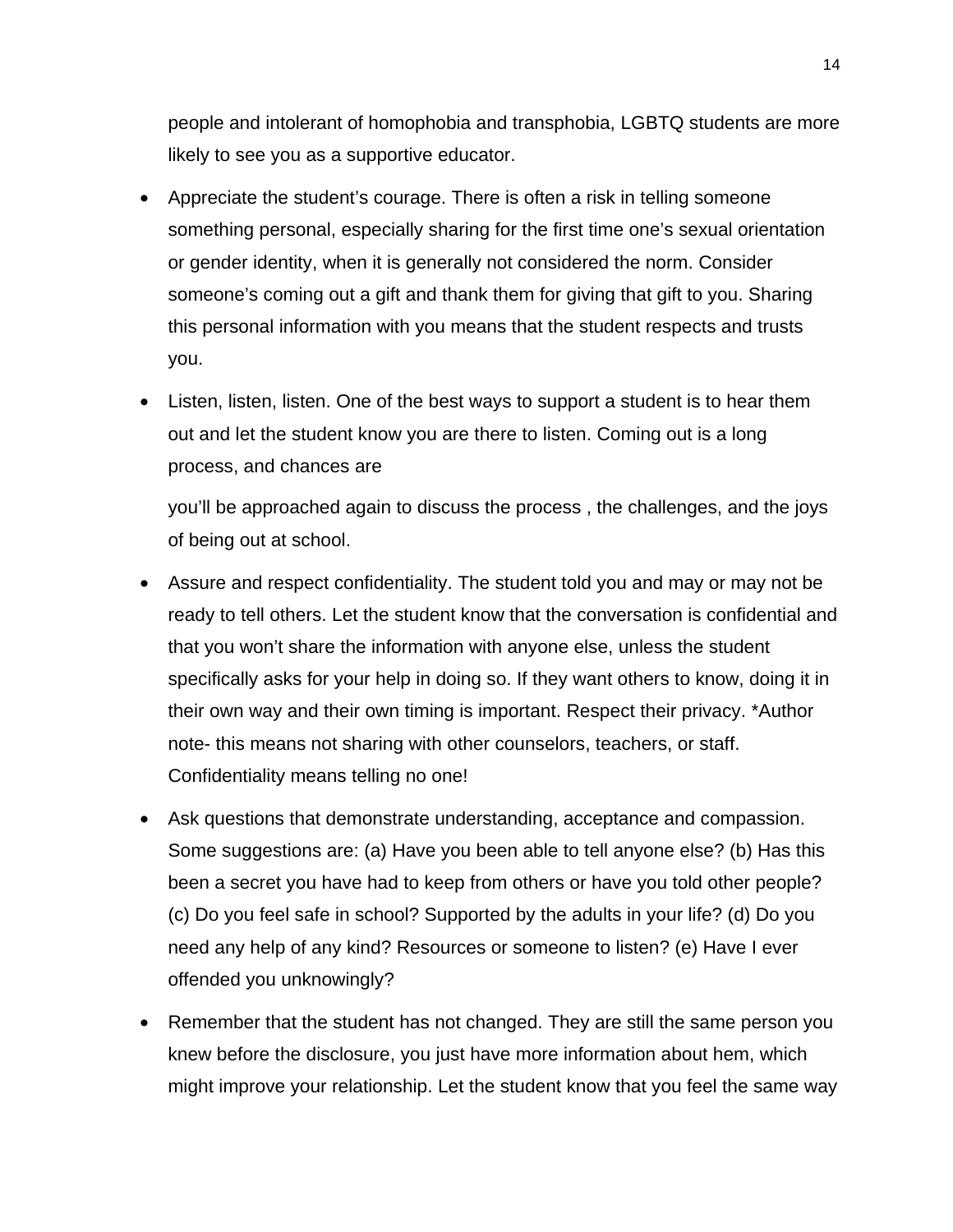about them as you always have and they are still the same person. If you are shocked, try not to let the surprise lead you to view or treat the student any differently.

- Challenge traditional norms. You may need to consider your own beliefs about sexual orientation, gender identity and gender roles. Do not expect people to conform to societal norms about gender or sexual orientation.
- Be prepared to give a referral. If there are questions you can't answer, or if the student does need some emotional support, be prepared to refer them to a sympathetic counselor, a hotline, your school's Gay Straight Alliance (GSA), or an LGBTQ youth group or community center. \*Author note- this referral is not to be confused with counselor referral because of refusal to counsel. This is discussing referral to a counselor from a non-counselor (e.g. friend, teacher, parent, etc.).

#### **LGBTQ-Affirmative School Climate**

Having an LGBTQ affirming school climate is necessary to support LGBTQ students. The degree to which LGBTQ adolescents have supportive and understanding relationships with others and develop positive coping skills will impact their success in adapting to the stigmas they will inevitably face (Lemoire & Chen, 2005). In a study on sexual discrimination and teasing among high school students, positive school atmospheres and parental support served as protective features against drug use and depression for sexual minority youth (Espelage, Aragon, Birkett, & Koenig, 2008). Sexual minority youth who have support from parents and peers are found to have less mental health concerns when compared to LBG youth without these protective features (D'Augelli, 2002, 2003). Tharinger and Wells (2000) supported this as well, noting that family and schools provide support and a connectedness that serve as aspects of positive outcomes for sexual minority youth. However, Murdock and Bolch (2005) noted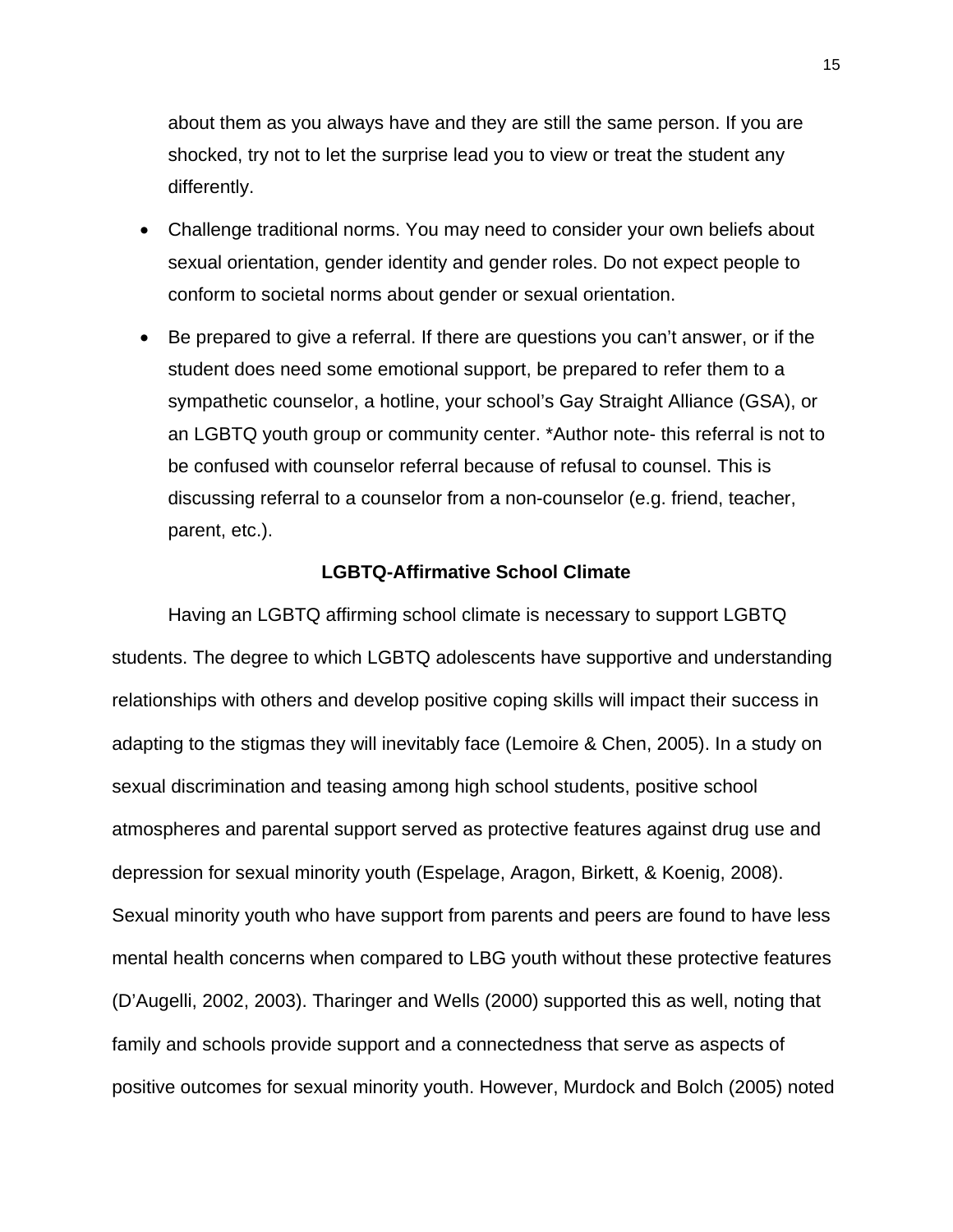that having parental and peer support alone was not effective in minimizing the effects felt from a negative school environment. Other researchers note that peers and nonfamily adults were found to be more supportive to sexual minority youth than family members as many participants indicated having not come out to family and/or friends due to fear of rejection (Mufioz-Plaza, Quinn, & Rounds, 2002). Espelage et al. (2008) found that having positive, supportive school atmosphere is a critical protective feature for LGBTQ youth and can decrease behavioral issues and negative psychological issues. School counselors can provide this support in the schools and can assist others in this initiative as well.

It is essential that LGBTQ individuals have supportive school counselors and are afforded the same opportunities that other students and minority groups are afforded (Pope, Bunch, Szymanski, & Rankins, 2003). Black and Underwood (1998) noted that educational institutions perpetuate heterosexism by refusing to institute support and advocacy that would assist in increasing positive school atmospheres and by refusing to address and protect LGBTQ individuals from prejudice, discrimination, and abuse in the same manner in which they protect other oppressed groups. Having nonbiased school counselors who advocate for the success of all students can provide support and assist in normalizing, not alienating, this minority population. It can also aid in the personal, social and educational development of these students. Identity validation and normalization facilitate the process of building coping mechanisms that allow these adolescents to deal with stigma management (Lemoire & Chen, 2005). Stone (2003) emphasizes that society and family support have a very important roles in successful identity development. This support provides the normal vital relationships that most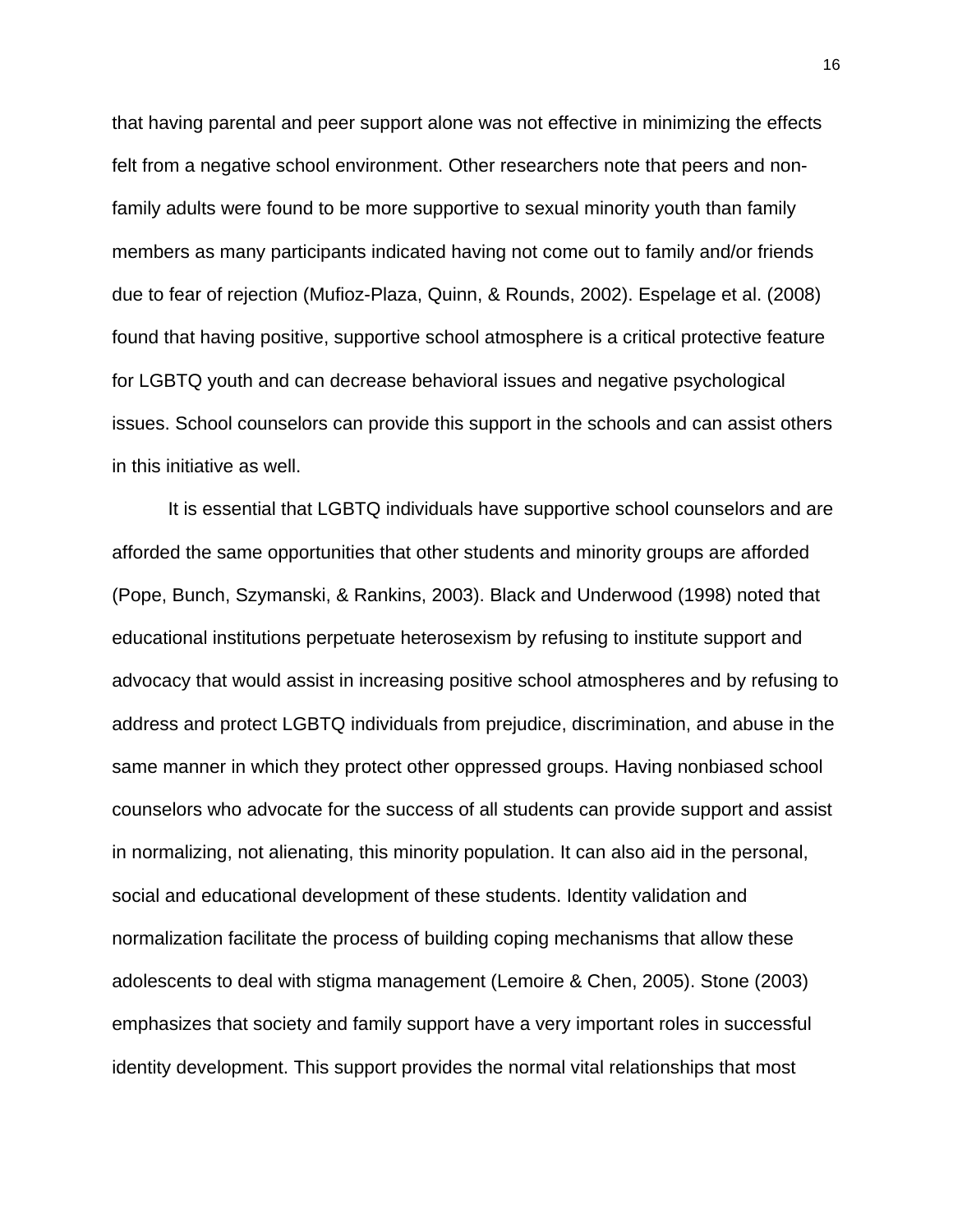heterosexual students have, but most LGBTQ youth often find inaccessible (Stone, 2003).

#### **Supporting a Positive School Climate**

School counselors are to develop ways to foster an affirmative school climate. Considering the strategies that follow, brainstorm concrete ways to apply these strategies to your school system.

- **Be visible**. As school counselors, we know how important it is to be visible in our schools and for our students. Another aspect of being visible that can promote a positive school climate is being visible to LGBTQ students. GLSEN (2009) suggests making offices and classrooms inclusive by displaying LGBTQ symbols such as the pink triangle, rainbow triangle, or safe space stickers. Another aspect of visibility is considered for the school (not just your offices). Display material that supports LGBTQ individuals (GLSEN, 2009) such as bulletin boards with positive quotes by famous LGBTQ individuals. Another idea is to infuse LGBTQ information and history with other information and history posted in the schools.
- **Spread the word.** Letting other educators and staff in your school know that you are an ally and talking about the importance behind making our school safe for all is a necessary place to start to increase student's safety as school (GLSEN, 2009).
- **Understand the importance of language.** Using inclusive language is important and something that everyone can start doing to promote a more positive school climate. An example of inclusive language is saying 'partner' instead of 'husband/wife' or 'boyfriend/girlfriend' (GLSEN, 2009).
- **Don't ignore anti-LGBTQ comments or behavior.** LGBTQ students are victims of acts of school violence and sexual harassment, and nearly one- third of the students who reported assaults of harassment to a school official or staff member state that school staff did nothing (Kosciw, Diaz, & Greytak, 2008). Learning how to respond to anti-LGBTQ behavior can be challenging. However, ignoring this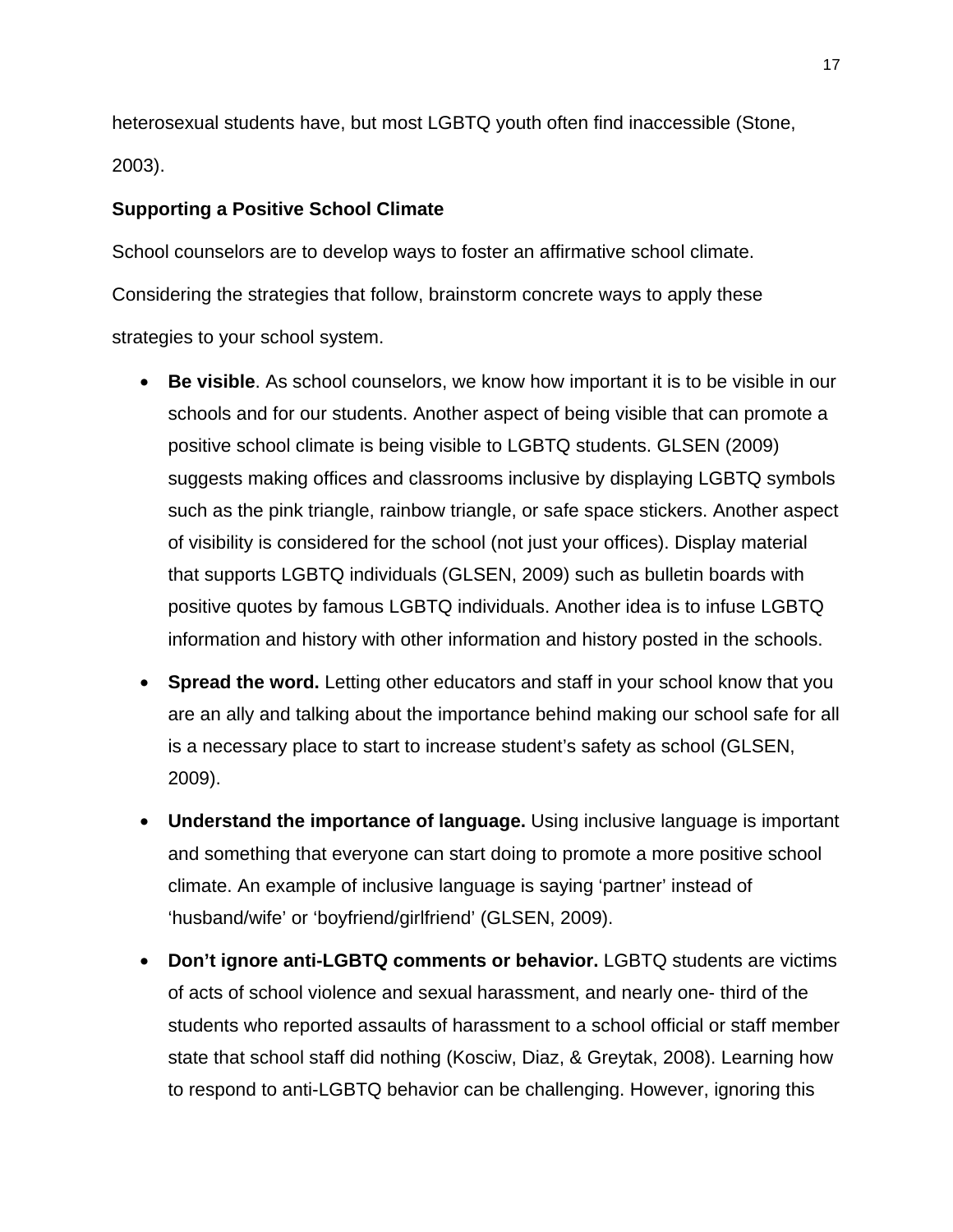behavior sends a message that it is ok to discriminate and bully thus leading to individuals feeling unsafe in school. Take some time to do more research, read the (free) GLSEN's safe space kit, and practice some ways in which you feel comfortable addressing anti-LGBTQ comments and behavior.

#### **Summary**

Understanding the needs of this population will help counselors and educators to assist these individuals to provide the support system needed for LGBTQ students' success. The degree to which LGBTQ adolescents have supportive and understanding relationships with others and develop positive coping skills will impact their success in adapting to the stigmas they will inevitably face (Lemoire & Chen, 2005). As research indicates, adolescents that are questioning their sexual orientation must have their thoughts and feelings understood and normalized in the same manner as those selfidentifying as LGBTQ (Lipkin, 1999). School counselors may be the only person with whom the adolescent feels it safe to discuss these sometimes terrifying and very perplexing thoughts and feelings (Cooley, 1998). These supportive relationships fostered by school counselors may greatly impact quality of life and serve as a protective factor for many LGBTQ individuals (Goodenow, Szalacha, & Westheimer, 2006; Teasdale & Bradley-Engen, 2010).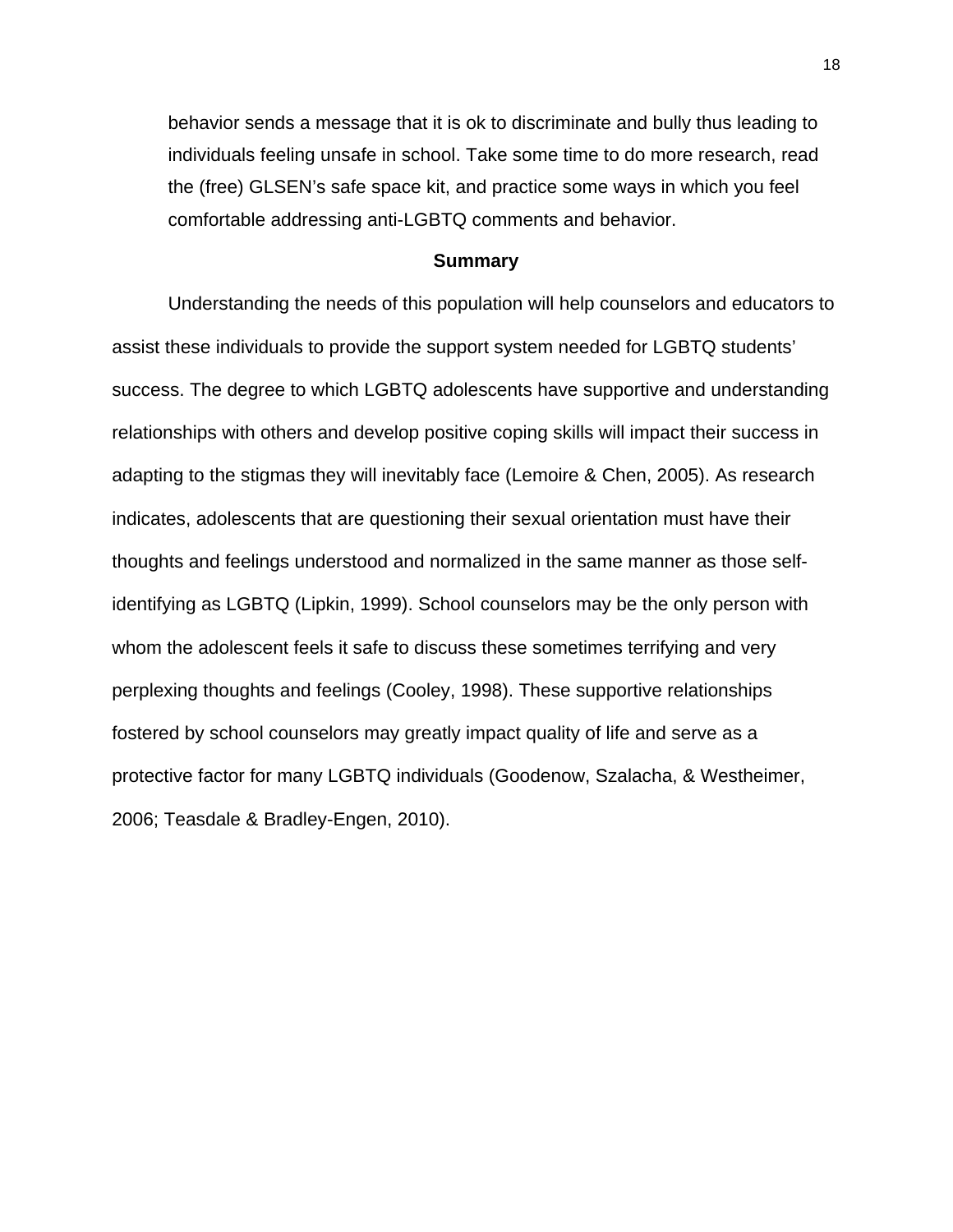#### **References**

- American Counseling Association. (2000). ACA Briefing paper: Discrimination based on sexual orientation. Alexandria, VA: Author.
- American School Counseling Association (2004). Ethical standards for school counselors. (originally adopted 1984, revised 1992, 1998, 2004). Alexandria, VA: Author.
- American School Counseling Association. (2007). ASCA position statement: The professional school counselor and LGBT youth (originally adopted 1995, revised 2000, 2005, 2007). Alexandria, VA: Author.
- Bagby, D. (2010, December, 10). Lambda legal: Augusta counseling student could hurt LGBT youth. Retrieved from http://www.thegavoice.com/index.php/news/georgianews-menu/1682-lambda-legal-augusta-counseling-student-could-hurt-lgbt-youth

Black, J., & Underwood, J. (1998). Young, female, and gay: Lesbian students and the school environment. *Professional School Counseling, 1*, 15-21.

Bruff vs. North Mississippi Health Services Inc., 244 F.3d 495 ( $5<sup>th</sup>$  Cir. 2001).

- Buhrke, R. A., & Douce, L. A. (1991). Training issues for counseling psychologists in working with lesbian women and gay men. *The Counseling Psychologists, 19,* 216-234.
- Callahan, C. J. (2001). Protecting and counseling gay and lesbian students. *Journal of Humanistic Counseling, Education and Development, 40*(1), 5-11.
- Cass, V. C. (1979). Homosexual identity formation: A theoretical model. *Journal of Homosexuality, 4*(3), 219-235.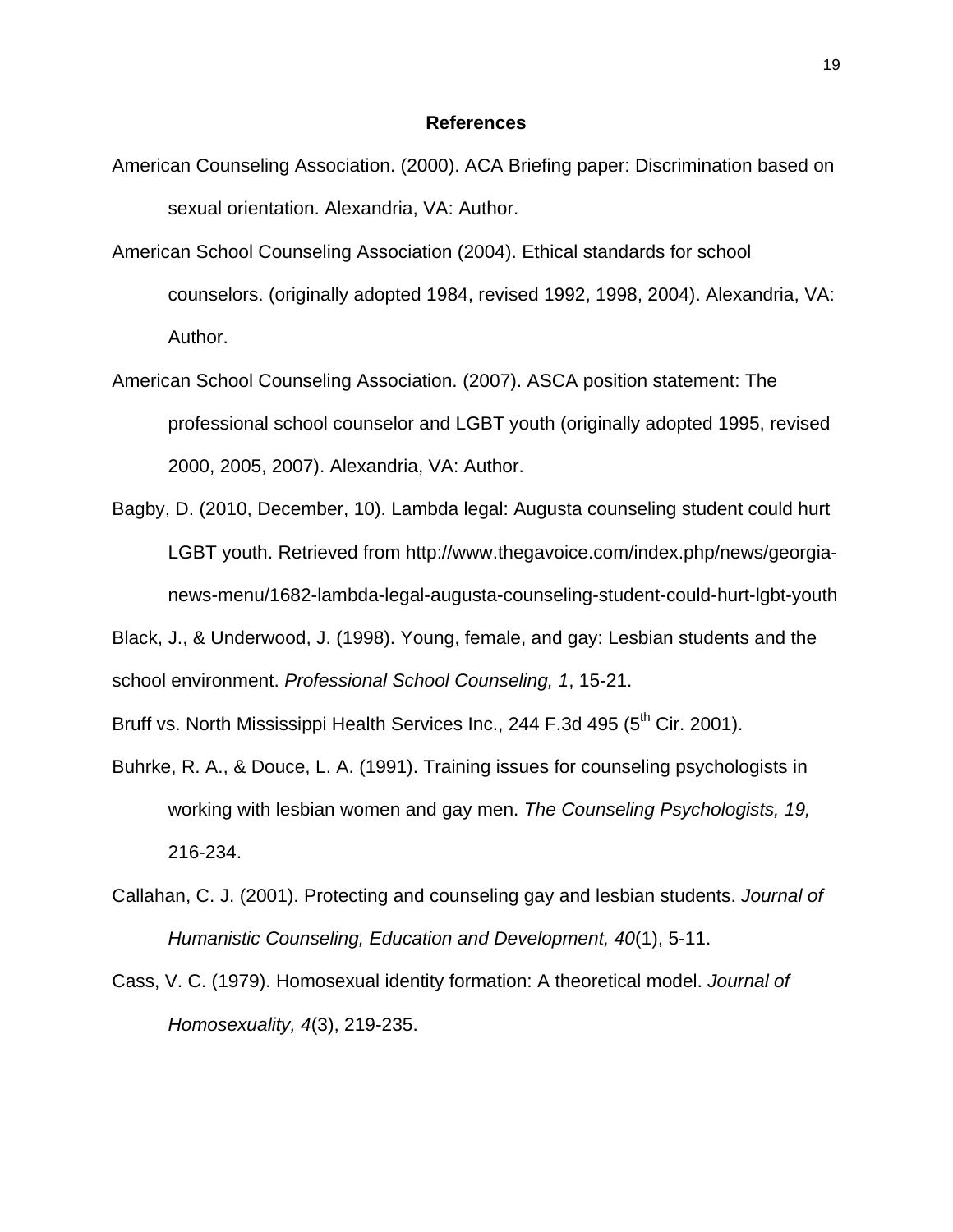- Chung, Y. B., & Katayama, M. (1998). Ethnic and sexual identity development of Asian-American lesbian and gay adolescent. *Professional School Counseling*, *1*(3), 21- 25.
- Cooley, J. J. (1998). Gay and lesbian adolescents: Presenting problems and the counselor's role. *Professional School Counseling, 1*(3), 30-35.
- D'Augelli, A. R. (2003). Mental health problems among lesbian, gay, and bisexual youth ages 14-21. *Clinical Child Psychiatry and Psychiatry*, 7, 439-462.
- D'Augelli, A. R. (2002). The cutting edges of lesbian and gay psychology. In A. Coyle & C. Kitzinger (Eds.), *Lesbian and gay psychology: New perspectives* (pp. xiii-xvi). London: British Psychology Society/Blackwell.
- Deisher, R. W. (1989). Adolescent homosexuality: Preface. *Journal of Homosexuality, 17*(1/2), xiii-xv.
- DePaul, J., Walsh, M. E., & Dam, U. C. (2009). The role of school counselors in addressing sexual orientation in schools. *Professional School Counseling, 12*(4), 300-308.
- Dillon, F. R., Worthington, R. L., Savoy, H. B., Rooney, S. C., Becker-Schutte, A., & Guerra, R. M. (2004). Becoming allies: A qualitative study of lesbian, gay-, and bisexual-affirmative counselor training. *Counselor Education and Supervision, 43*, 162-178.
- Espelage, D. L., Aragon, S. R., Birkett, M., & Koenig, B. W. (2008). Homophobic teasing, psychological outcomes, and sexual orientation among high school students: What influence do parents and schools have? *School Psychology Review, 37*, 202-216.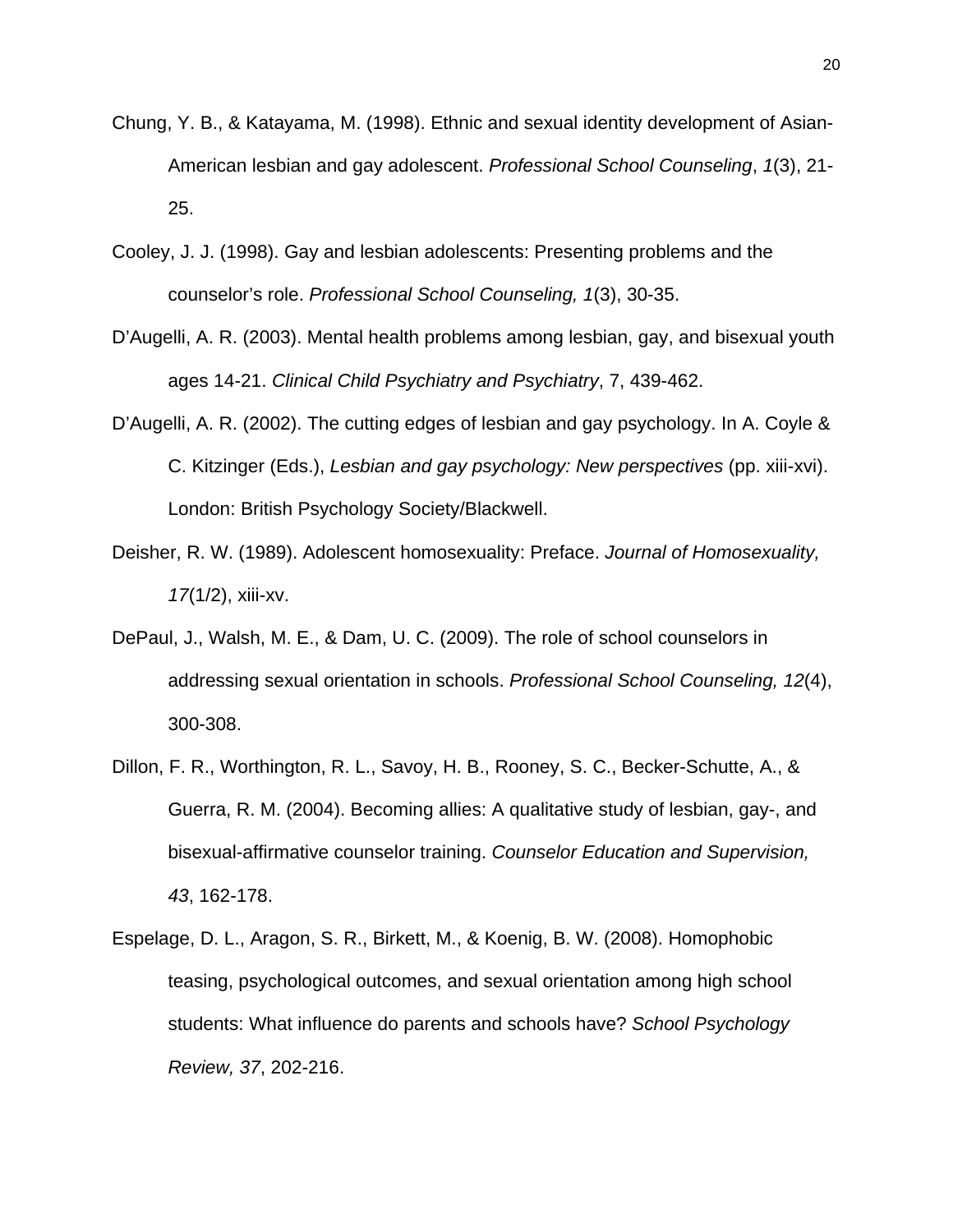- Fontaine, J. (1998). Evidencing a need: School counselors' experience with gay and lesbian students. *Professional School Counseling*, *1*, 8-15.
- Frank, D. A., II, & Cannon, E. P. (2009). Creative approaches to serving LGBTQ youth in schools*. Journal of School Counseling, 7*, 1-25.
- Gagne, P., Tewksbury, R., & McGaughey, D. (1997). Coming out and crossing over: Identity formation and proclamation in a transgender community. *Gender & Society, 11*, 478-508.

GLSEN, (2009). The safe space kit: Guide to being an ally. New York: GLSEN.

- GLSEN (2006). *GLSEN safe space: A how-to guide for starting an allies program*. New York: GLSEN.
- Gonsiorek, J. (1988). Mental health issues of gay and lesbian adolescents. *Journal of Adolescent Health Care, 9*, 114-122.
- Goodenow, C., Szalacha, L., & Westheimer, K. (2006). School support groups, other school factors, and the safety of sexual minority adolescents. *Psychology in the Schools, 43,* 573-589.
- Harris, M. B., & Bliss, G. K. (1997). Coming out in the school setting: Former students' experiences and opinions about disclosure. In M. B. Harris (Ed.), *School experiences of gay and lesbian youth* (pp. 85-100). New York: Harrington Park Press.
- Harrison, T. (2003). Adolescent homosexuality and concerns regarding disclosure. *Journal of School Health, 73*, 107-112.
- Hermann, M., & Herlihy, B. (2006). Legal and ethical implications of refusing to counsel homosexual clients. *Journal of Counseling and Development, 84*, 414-418.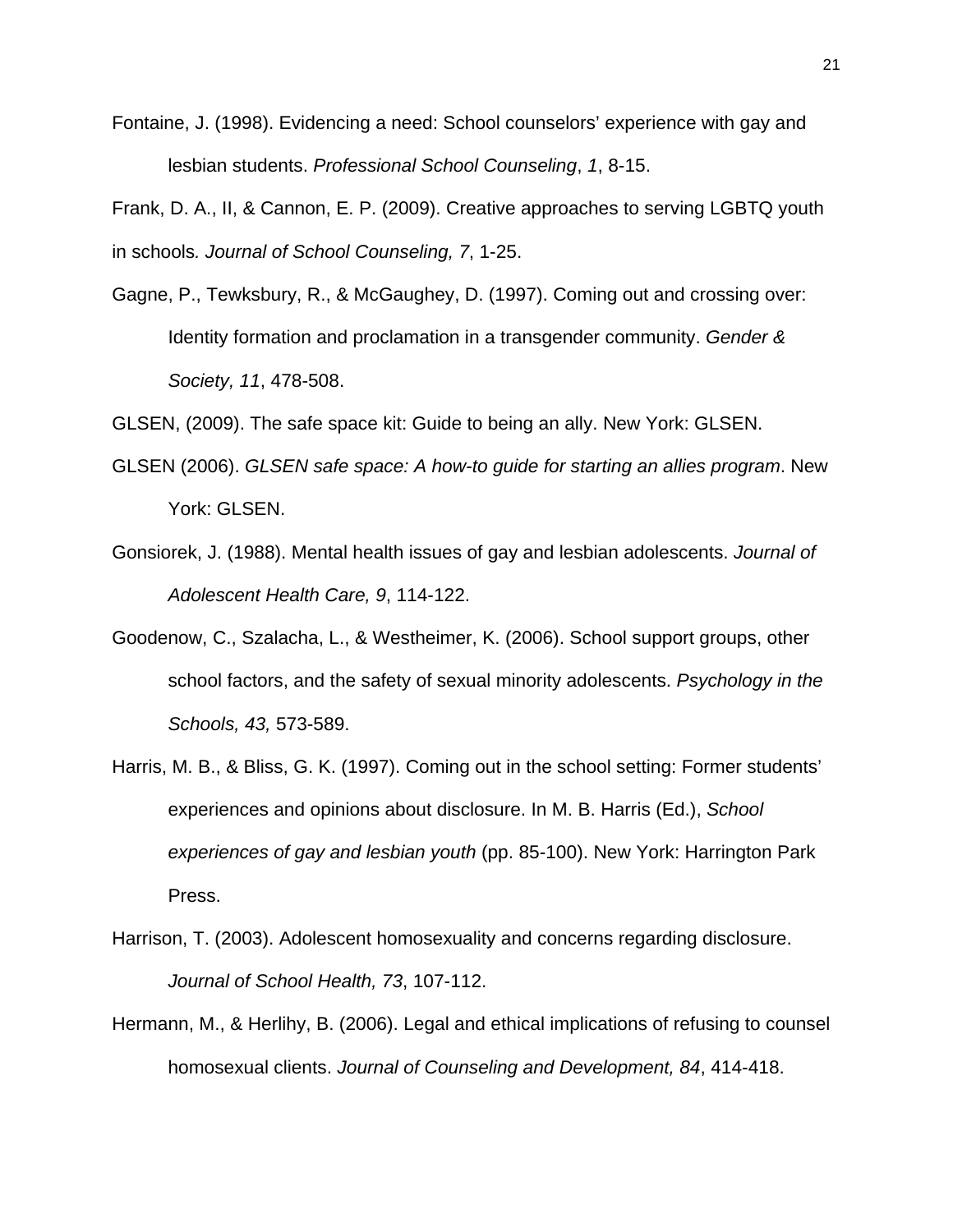Hunt, B., Matthews, C., Milsom, A, & Lammel, J. A. (2006). Lesbians with physical disabilities: A qualitative study of their experiences with counseling. *Journal of Counseling and Development, 64*, 163-173.

Keeton v. Anderson-Wiley. Case 1:10-cv-00099-JRH-WLB U.S. 48 (2009).

- Kissinger, D. B., Lee, S. M., Twitty, L., & Kisner, H. (2009). Impact of family environment on future mental health professionals' attitudes toward lesbians and gay men. *Journal of Homosexuality, 56,* 894-920. doi: 10.1080/00918360903187853
- Kosciw, J. G., Diaz, E. M., & Greytak, E. A. (2008). *2007 national school climate survey: The experiences of lesbian, gay, bisexual and transgender youth in our nation's schools*. New York: GLSEN.
- Lemoire, J., & Chen, C. (2005). Applying person-centered counseling to sexual minority adolescents*, Journal of Counseling and Development, 83*, 146-160.
- Lipkin, A. (1999). *Understanding homosexuality, changing schools: A text for teachers, counselors, and administrators.* Boulder, CO: Westview Press.
- Macgillivray, I. K. (2000). Educational equity for gay, lesbian, bisexual, transgender, and queer/questioning students: The demands of democracy and social justice for America's schools. Education and Urban Society, 32, 303-323. doi:10.1177/ 0013124500323003
- Matthews, C. R., & Bieschke, K. J. (2001). Adapting the ethnocultural assessment to gay and lesbian clients: The sexual orientation enculturation assessment. *Journal of Humanistic Counseling, Education and Development*, 40, 58-73.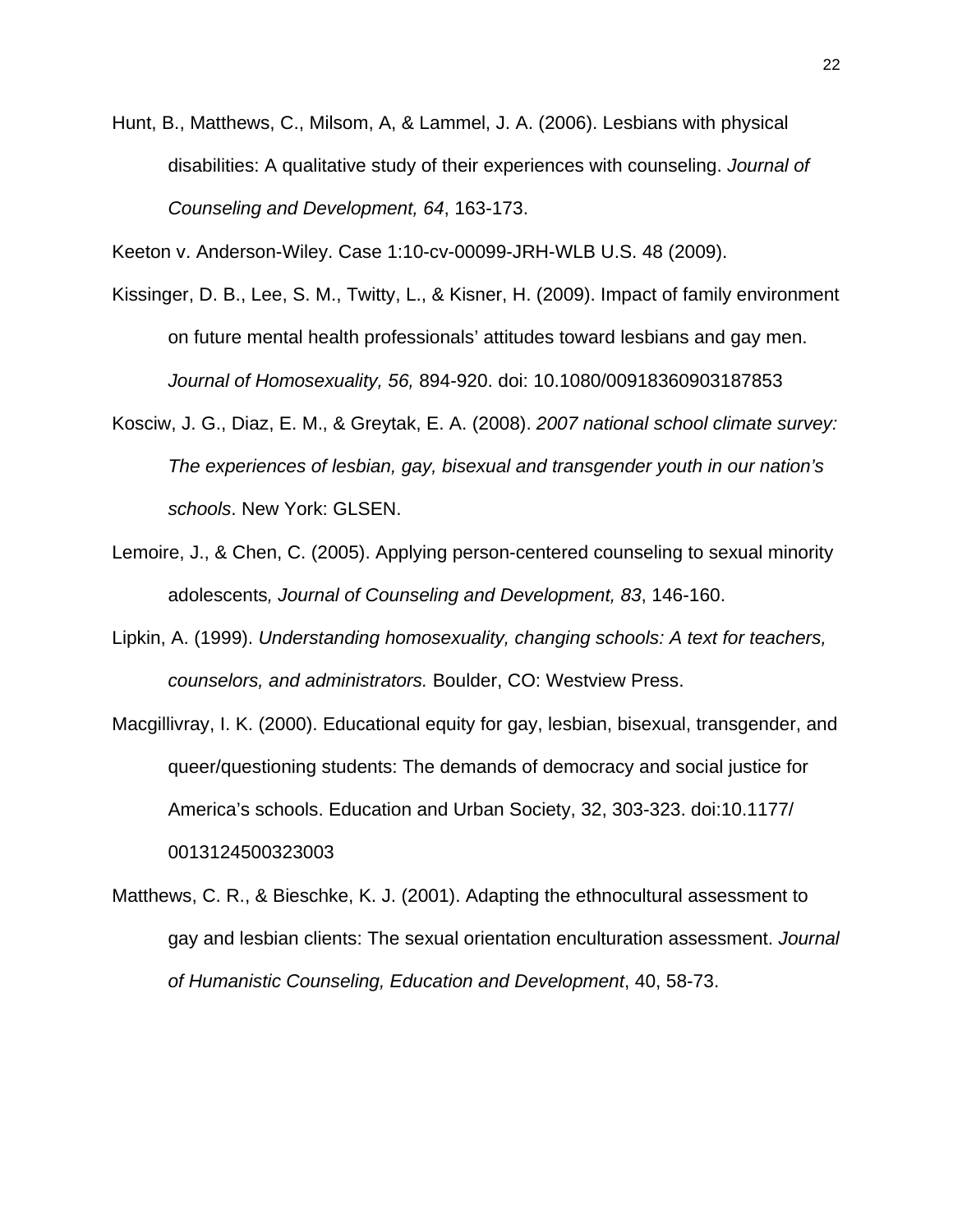- Mufioz-Plaza, C., Quinn, S., & Rounds, K. (2002). Lesbian, gay, bisexual and transgender students: perceived social support in the high school environment. *The High School Journal,* 52-60.
- Murdock, T. B., & Bolch, M. B. (2005). Risk and protective factors for poor school adjustment in lesbian, gay and bisexual (LGB) high school youth: Variable and person-centered analyses. *Psychology in the Schools, 42*, 159-172.
- Pearson, Q. M. (2003). Breaking the silence in the counselor education classroom. *Journal of Counseling and Development, 81,* 292-300.
- Pope, M., Bunch, L. K., Szymanski, D. M., & Rankins, M. (2003). Counseling sexual minority students in the schools. In B. Erford (Ed.). *Handbook for professional school counseling, (p.221-245).* Greensboro, NC: ERIC/CASS.
- Rudolph, J. (1988). Counselors' attitudes toward homosexuality: A selective review of the literature. *Journal of Counseling and Development, 67,* 165-168.
- Schneider, M. (1989). Sappho was a right-on adolescent: Growing up lesbian. *Journal of Homosexuality, 17*(1/2), 111-129.
- Shallcross, L. (2010, October, 17). Putting clients ahead of personal values. [Electronic Version]. *Counseling Today*, Retrieved from http://www.counseling.org/ Publications/CounselingTodayArticles.aspx?AGuid=6e3cc643-d006-4af9-9a50- 1b7448997afe
- Stone, C. (2003). Counselors as advocates for gay, lesbian, and bisexual youth: A call for equity and action, *Journal of Multicultural Counseling and Development, 31*, 143-152.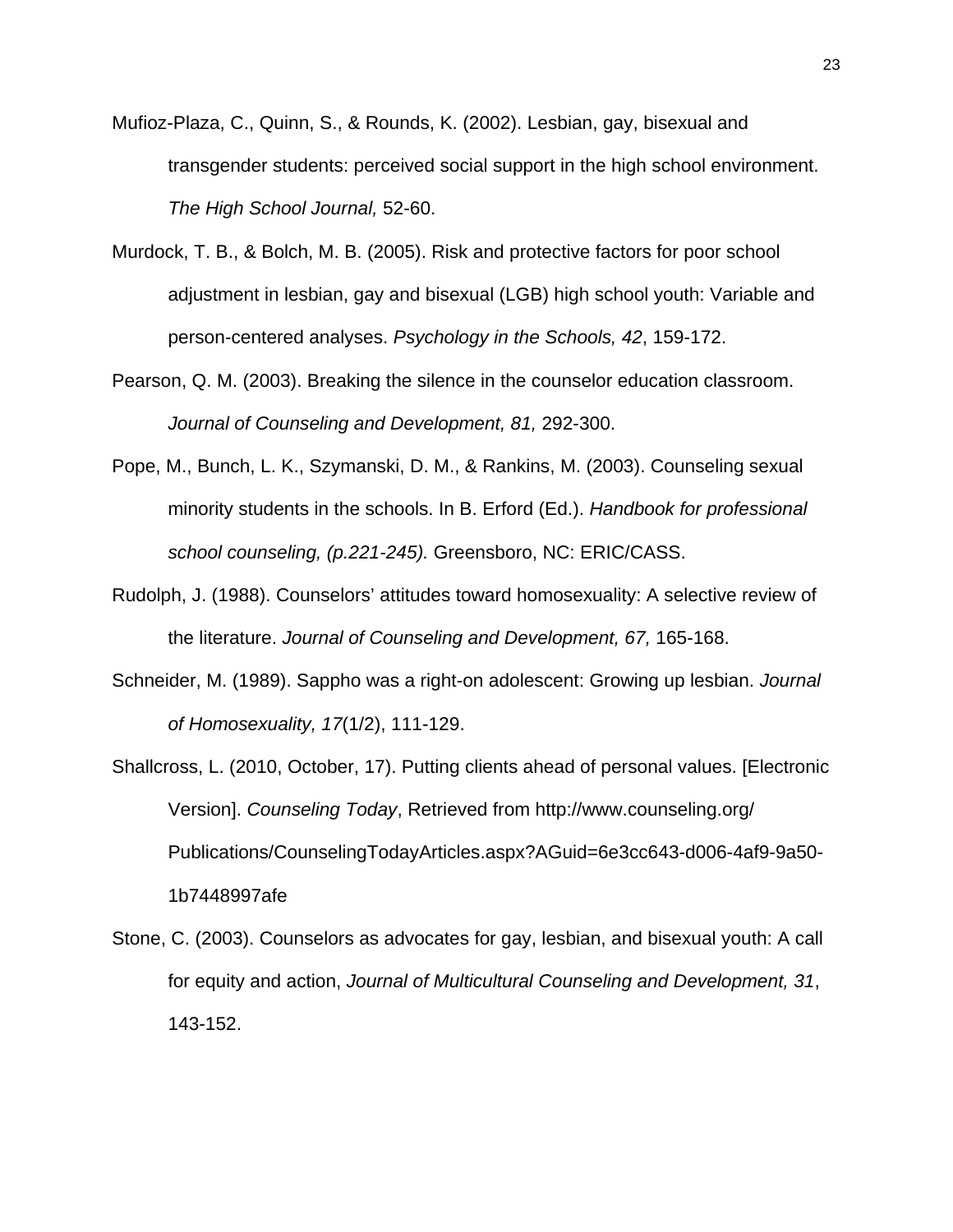- Sullivan, P. (1989). Sexual identity development: The importance of target or dominant group membership. In R. C. Sanlo (Ed.). *Working with lesbian, gay, bisexual, and transgender college students: A handbook for faculty and administrators* (pp. 3- 12). Wesport, CT: Greenwood Press.
- Teasdale, B., & Bradley-Engen, M. S. (2010). Adolescent same-sex attraction and mental health: The role of stress and support. *Journal of Homosexuality, 57*, 287- 309. doi:10.1080/00918360903489127
- Tharinger, D., & Wells, G. (2000). An attachment perspective on the developmental challenges of gay and lesbian adolescents: The needs for continuity of caregiving from family and schools. *School Psychology Review, 29*, 158-172.
- Troiden, R. R. (1989). The formation of homosexual identities. *Journal of Homosexuality, 17*, 43-73.
- Vare, J., & Norton, T. (1998). Understanding gay and lesbian youth: Sticks, stones and silence. *The Clearing House, 71,* 327-331.
- Weiler, E. (2004). Legally and morally, what our gay students must be given. *Education Digest: Essential Readings Condensed for Quick Review, 69*, 38-43.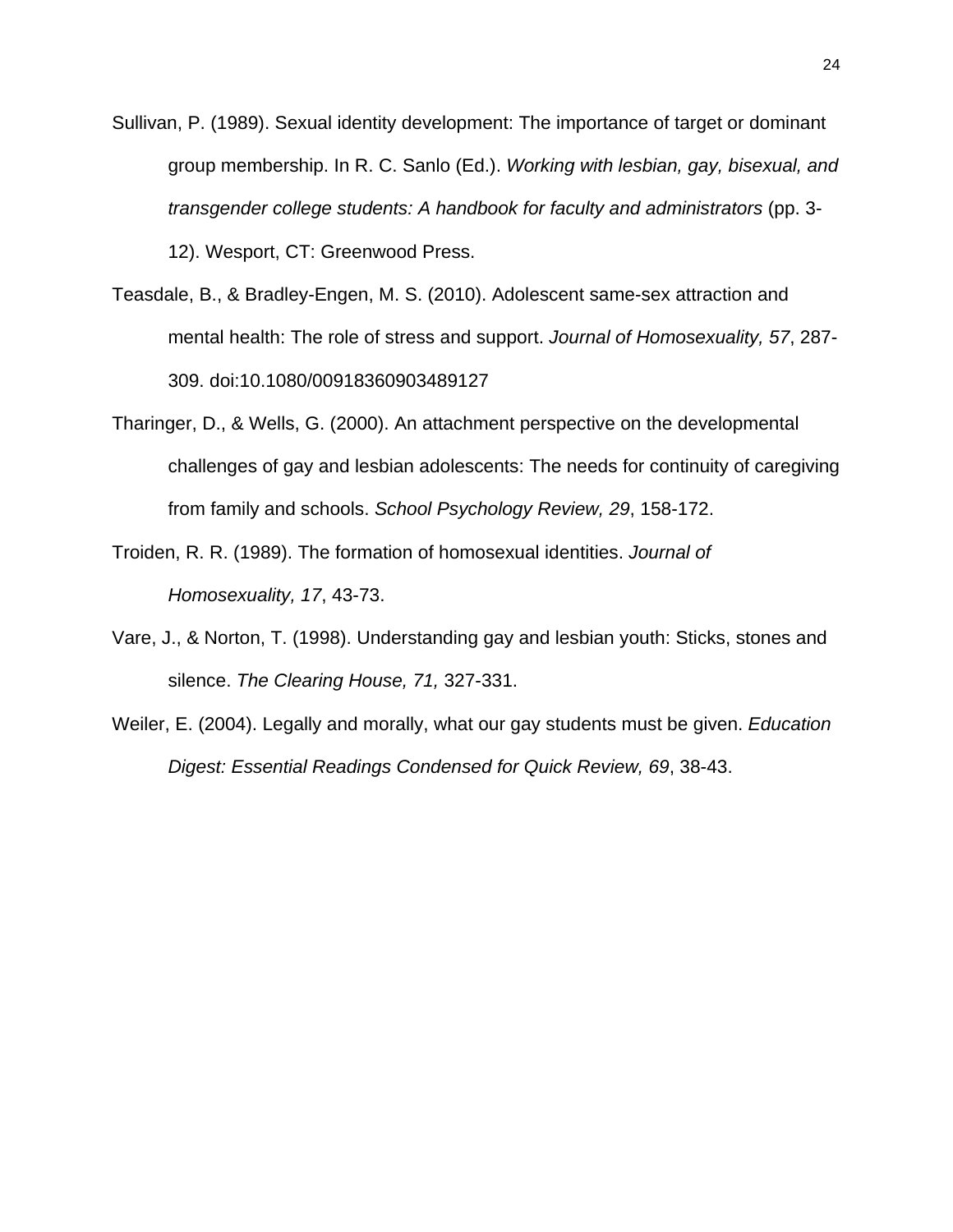#### *Appendix A*

#### Braden's story

Growing up as a young gay teenager in a very small rural town was difficult to say the least. I fought internally with the fact that I was gay, and attracted to guys, and had always been told by my family and everyone else around me that it was wrong, and that I would go to hell. I finally began to realize that this was just who I was, and that there was nothing I could do to change it, or feel the way that I was "supposed" to feel. I was teased throughout middle school, making it pretty rough. Always the outcast, with only a few friends throughout school, I cherished these relationships. I knew that I was going to have to hide my secret indefinitely, because of fear of the reaction from my mother and father, so I just decided to myself that was just the way it was going to have to be.

I only knew of one other gay male. He lived a city away from me. We went to hang out and saw a movie together. Later, I wrote him a letter, expressing my feelings and how much I liked him. I signed it with the word "love." For some reason or another I guess my mother sensed I was doing something "wrong" and came into my room in the middle of the night and took the jeans I had on that day from my room. The noise that she made awakened me. The letter was in the pocket. I had not had a chance to give it to him yet. I lay in bed literally frozen with fear. Heat came over me, I knew there was nothing I could do about this, the day I never wanted to come, had come.

My mother read the letter. She came in with my father and told me to get in the car. My parents were taking me to my father's work (which he had access to the entire building) so that the neighbors would not hear the fight. Everyone was silent on the ride.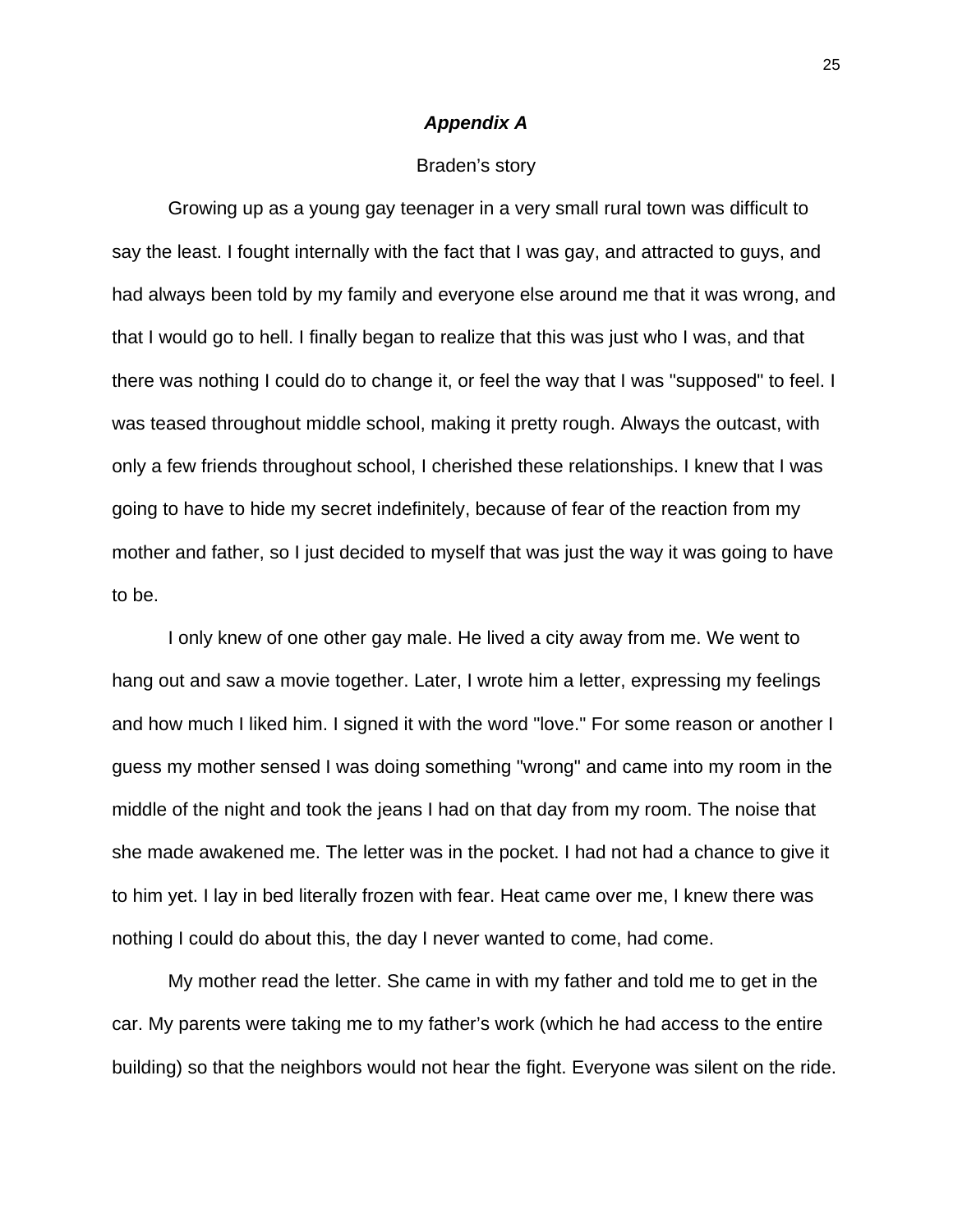She proceeded to yell, and scream, and curse at me, throwing the letter in my face, telling me to "READ IT OUT LOUD. I WANT TO HEAR YOU SAY THESE SICKENING THINGS". But I just tore it up. She had made copies with the copy machine at the office. I kept tearing up the pages, and she had MORE. MORE proof that I was gay. I was told that night by my parents that I could not stay under their roof, they" could not support something so sickening and evil." I was of course distraught. Crying nonstop, and couldn't even think straight. I had JUST turned 16.

We went back home, the fight continued a little while longer. My mother kept screaming at me to get out of her house. I left that night from home, it being a school night, I didn't know what to do. I called my best friend (the only person that I had come out to), and her mother gladly offered me a place to stay.

I went to school the next morning, tired, confused, not sure what the hell was gonna come from my life or what I was supposed to do. I went to the school counselor's office first thing in the morning. I sat down, and told her, "I am gay", told her what had happened at home, and it was basically an unlivable situation, and didn't know what I was supposed to do. I came to her for GUIDANCE, for SUPPORT. A 16 year old kid pours his heart out to you and tells you everything and pleads for help. All she offered after a lot of "uh-huh's" and "oh, I'm sorry's" was, "I don't know how to deal with this, this gay problem." "I've never dealt with a gay problem, so I'm not sure what more to tell you than you have to go home to your parents and do what they say." WHAT? As an adult, this STILL pisses me off. No matter what a circumstance, I could never imagine someone who is supposed to be a counselor that I came to with a problem as a LAST DESPERATE RESORT, is telling me that I am a "problem."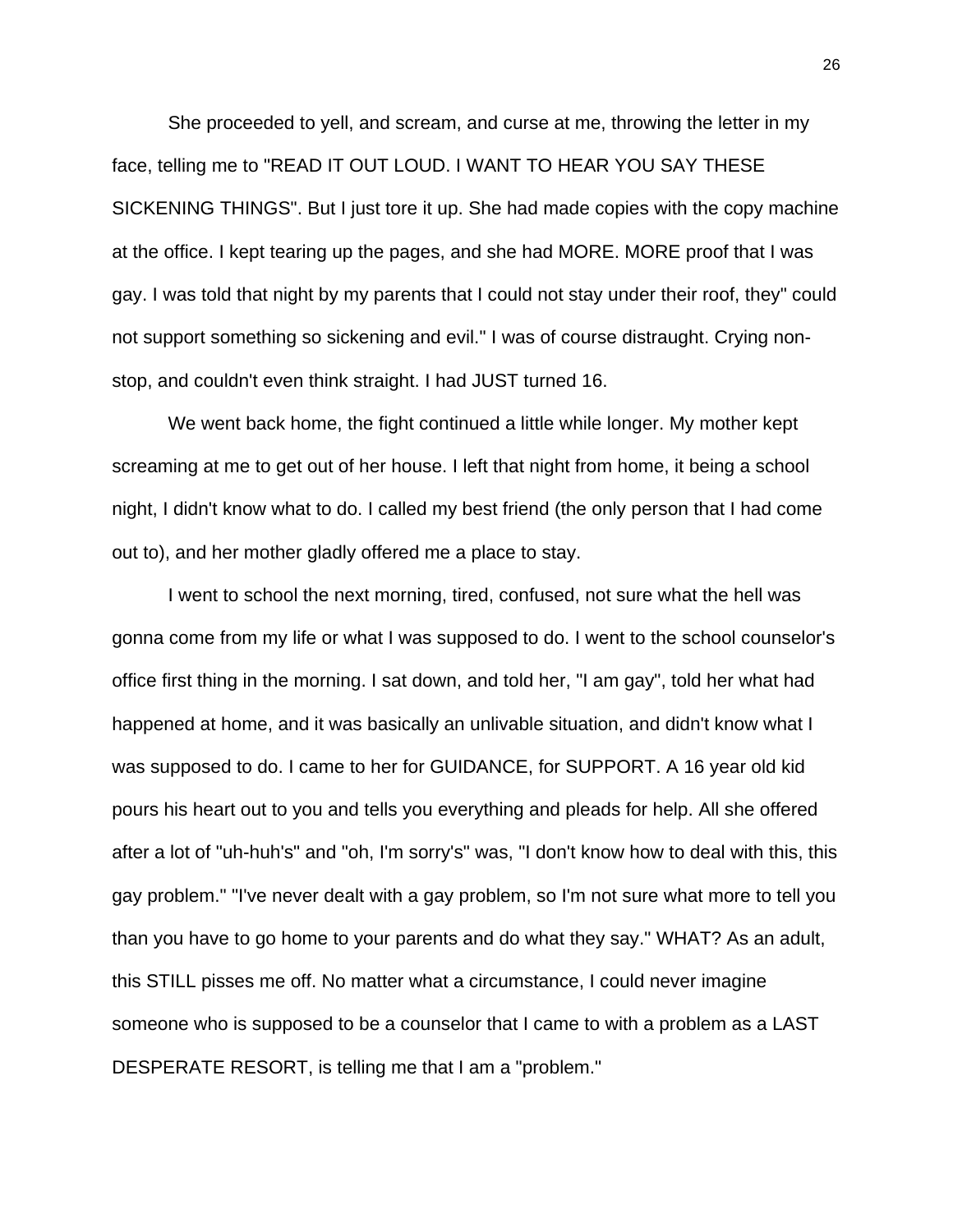My mother ended up reporting me as a runaway even though she had told me to get the hell out of her house. I ended up having to go back home for a day or two. My mother went to the guidance counselor at school, who told my mother everything I had told her. I was under the assumption that a counselor wouldn't do that to me. Which, after my mother found out everything I had told the counselor, my home life was even worse. The counselor had betrayed me. My mother was now even more enraged, presumably from "embarrassment" that everyone knew she had a "faggot" for a son.

The next few years were turmoil. My parents moved us away from that town, I guess hoping that I wouldn't be gay anymore. She even said the people I had hung out with "made me gay." I kept running away from home, as I couldn't take it any longer. The situation also got more violent. Police were called on her by me during fights, etc. When the police arrived, my mother turned it and blamed me for everything, I was crying and upset. The policeman came into my room, sat on my bed, and said, "why are you treating your mother like this? You seem like a nice boy. You don't seem like a troublemaker." I then told him she fought with me because I was gay. He said, "Well, they're you're parents, and you have to do what they say." And left. Abandoned again by someone I was taught as a child that would be there to help me, and didn't offer any support or referral whatsoever.

I continued to try to run away (from being in a horrible situation and from repeatedly being kicked out) and found myself in compromising situation after compromising situation. Things are very scary when you are a teenager, gay, jobless, and homeless.

27